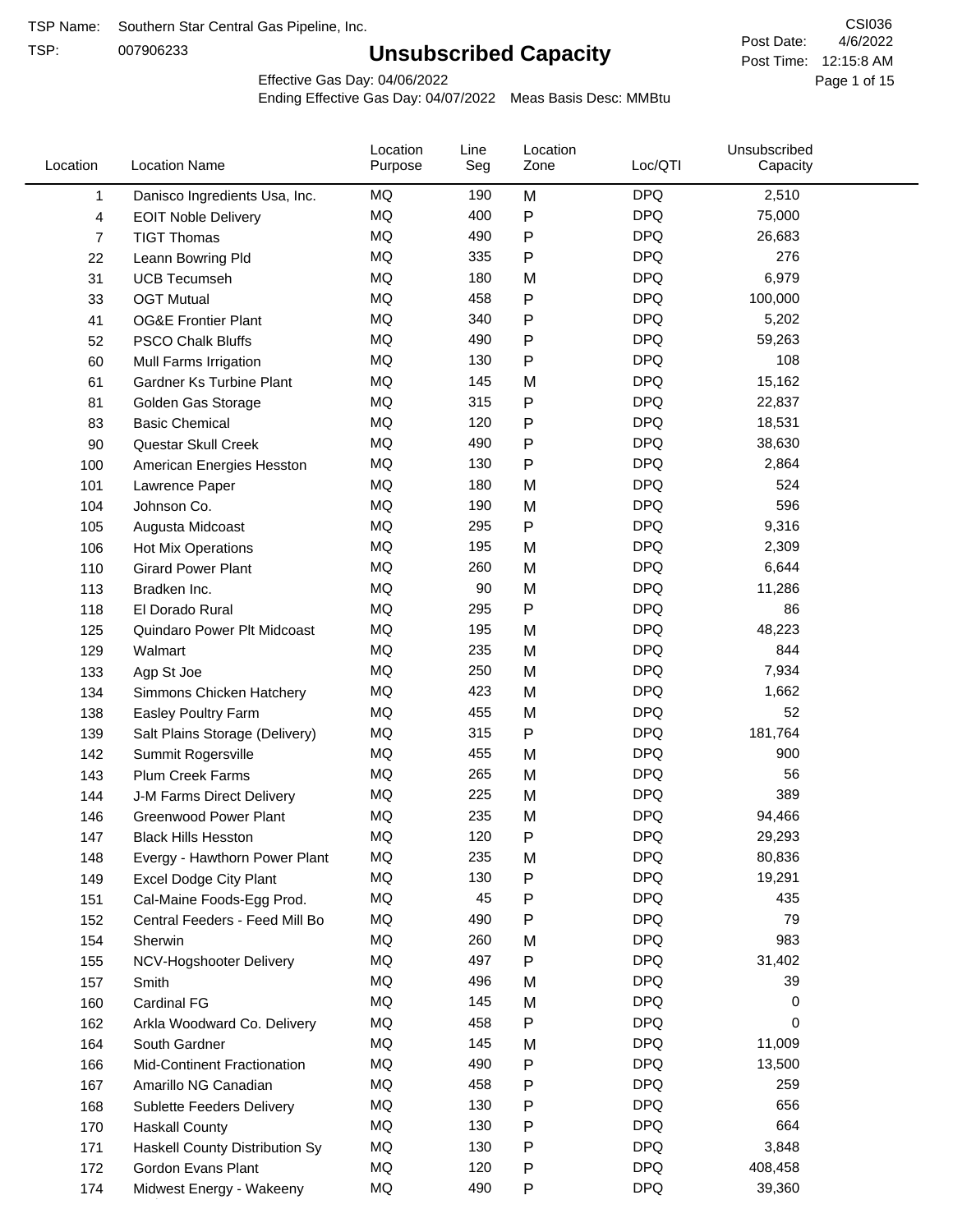TSP:

## **Unsubscribed Capacity**

4/6/2022 Page 2 of 15 Post Time: 12:15:8 AM CSI036 Post Date:

Effective Gas Day: 04/06/2022

| Location | <b>Location Name</b>                  | Location<br>Purpose | Line<br>Seg | Location<br>Zone | Loc/QTI    | Unsubscribed<br>Capacity |  |
|----------|---------------------------------------|---------------------|-------------|------------------|------------|--------------------------|--|
| 175      | <b>Industrial Park</b>                | MQ                  | 455         | M                | <b>DPQ</b> | 18,613                   |  |
| 176      | Uc Flint Oaks Hunt Club               | MQ                  | 498         | M                | <b>DPQ</b> | 3                        |  |
| 178      | ONG-Enid                              | MQ                  | 405         | ${\sf P}$        | <b>DPQ</b> | 6,050                    |  |
| 179      | ONG-SW Oklahoma City                  | MQ                  | 340         | $\mathsf{P}$     | <b>DPQ</b> | 33,833                   |  |
| 180      | <b>Superior Carney</b>                | MQ                  | 390         | P                | <b>DPQ</b> | 12,290                   |  |
| 181      | DCP NW Booster                        | <b>MQ</b>           | 390         | P                | <b>DPQ</b> | 3,761                    |  |
| 183      | <b>DCP West Edmond</b>                | <b>MQ</b>           | 400         | ${\sf P}$        | <b>DPQ</b> | 2,865                    |  |
| 184      | <b>Constellation NewEnergy -</b>      | MQ                  | 493         | M                | <b>DPQ</b> | 1,847                    |  |
| 185      | <b>Constellation NewEnergy -</b>      | MQ                  | 333         | $\mathsf{P}$     | <b>DPQ</b> | 3,502                    |  |
| 186      | Dennis Langley                        | MQ                  | 190         | M                | <b>DPQ</b> | 239                      |  |
| 189      | Dogwood Energy Power Plant            | MQ                  | 235         | M                | <b>DPQ</b> | 118,246                  |  |
| 193      | <b>KGS Cessna Delivery</b>            | MQ                  | 120         | P                | <b>DPQ</b> | 5,410                    |  |
| 195      | <b>Black Hills Lyons</b>              | MQ                  | 45          | P                | <b>DPQ</b> | 4,300                    |  |
| 197      | High Plains Ranch, LLC                | <b>MQ</b>           | 130         | P                | <b>DPQ</b> | 1,180                    |  |
| 198      | West Drumright                        | <b>MQ</b>           | 390         | $\mathsf{P}$     | <b>DPQ</b> | 3,216                    |  |
| 202      | Evergy - West Gardner                 | <b>MQ</b>           | 145         | M                | <b>DPQ</b> | 96,401                   |  |
| 203      | <b>Black Hills- Southern Terminal</b> | MQ                  | 333         | $\mathsf{P}$     | <b>DPQ</b> | 65                       |  |
| 204      | Welch                                 | MQ                  | 225         | M                | <b>DPQ</b> | 290                      |  |
| 206      | Arma-Girard-Pittsburg                 | MQ                  | 260         | M                | <b>DPQ</b> | 29,402                   |  |
| 207      | Cher-Scam-W. Min-Carona-              | MQ                  | 260         | M                | <b>DPQ</b> | 546                      |  |
| 208      | <b>KGST Alden Interconnect</b>        | MQ                  | 490         | ${\sf P}$        | <b>DPQ</b> | 25,000                   |  |
| 501      | <b>Arkansas City</b>                  | MQ                  | 333         | M                | <b>DPQ</b> | 16,895                   |  |
| 510      | Clearwater                            | <b>MQ</b>           | 120         | P                | <b>DPQ</b> | 492                      |  |
| 512      | <b>Conway Springs</b>                 | <b>MQ</b>           | 120         | P                | <b>DPQ</b> | 1,499                    |  |
| 525      | Harper                                | <b>MQ</b>           | 120         | P                | <b>DPQ</b> | 7,336                    |  |
| 530      | Kiowa                                 | MQ                  | 315         | ${\sf P}$        | <b>DPQ</b> | 1,217                    |  |
| 540      | Oxford                                | MQ                  | 333         | P                | <b>DPQ</b> | 6,335                    |  |
| 590      | Wellington                            | <b>MQ</b>           | 333         | P                | <b>DPQ</b> | 14,713                   |  |
| 610      | <b>Ks Prd Domestics</b>               | <b>MQ</b>           | 120         | P                | <b>DPQ</b> | 82                       |  |
| 620      | Ok Prd Domestics                      | MQ                  | 400         | P                | <b>DPQ</b> | 45                       |  |
| 710      | <b>Ks Mkt Domestics</b>               | <b>MQ</b>           | 90          | M                | <b>DPQ</b> | 961                      |  |
| 720      | <b>Ok Mkt Domestics</b>               | MQ                  | 225         | M                | <b>DPQ</b> | 44                       |  |
| 730      | Mo Mkt Domestics                      | MQ                  | 455         | M                | <b>DPQ</b> | 8                        |  |
| 904      | Arnett                                | $\sf{MQ}$           | 458         | P                | <b>DPQ</b> | 1,069                    |  |
| 912      | Capron                                | $\sf{MQ}$           | 315         | P                | <b>DPQ</b> | 110                      |  |
| 1103     | Olathe, KS                            | $\sf{MQ}$           | 190         | M                | <b>DPQ</b> | 92                       |  |
| 2008     | Barnsdall                             | MQ                  | 357         | P                | <b>DPQ</b> | 839                      |  |
| 2009     | Bartlesville & Dewey                  | MQ                  | 357         | P                | <b>DPQ</b> | 47,112                   |  |
| 2016     | Delaware                              | MQ                  | 497         | P                | <b>DPQ</b> | 224                      |  |
| 2056     | Nowata                                | $\sf{MQ}$           | 497         | P                | <b>DPQ</b> | 7,113                    |  |
| 2064     | Pawhuska                              | $\sf{MQ}$           | 334         | P                | <b>DPQ</b> | 7,755                    |  |
| 2101     | Vinita                                | MQ                  | 225         | M                | <b>DPQ</b> | 7,655                    |  |
| 3504     | Alden                                 | MQ                  | 490         | ${\sf P}$        | <b>DPQ</b> | 185                      |  |
| 3508     | Barnard                               | MQ                  | 265         | M                | <b>DPQ</b> | 157                      |  |
| 3512     | Chase                                 | <b>MQ</b>           | 45          | P                | <b>DPQ</b> | 340                      |  |
| 3520     | Ellsworth                             | MQ                  | 265         | M                | <b>DPQ</b> | 1,692                    |  |
| 3524     | Frederick                             | MQ                  | 265         | M                | <b>DPQ</b> | 60                       |  |
| 3528     | Geneseo                               | MQ                  | 265         | M                | <b>DPQ</b> | 712                      |  |
| 3544     | Kanopolis                             | $\sf{MQ}$           | 265         | M                | <b>DPQ</b> | 457                      |  |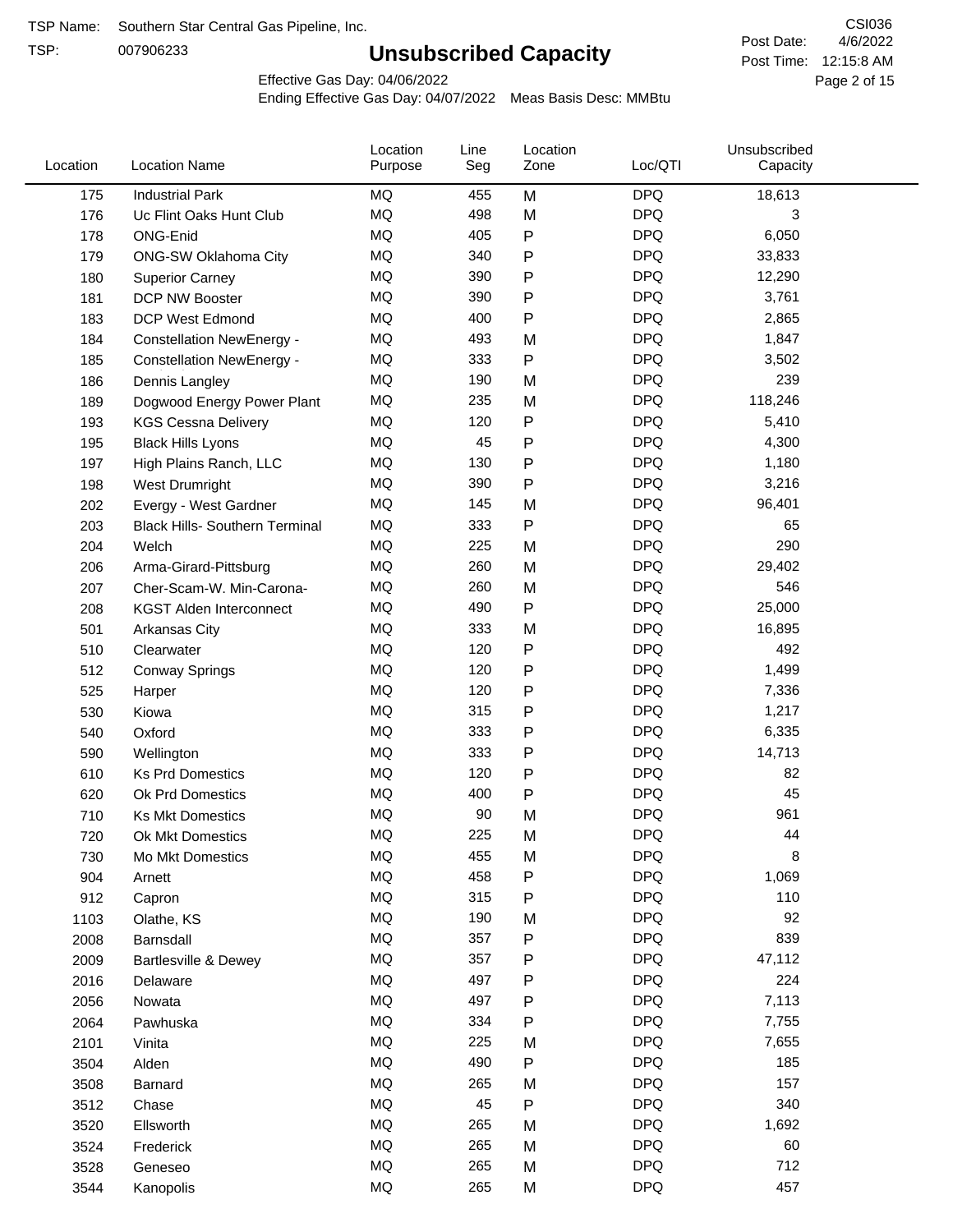TSP: 

# **Unsubscribed Capacity**

4/6/2022 Page 3 of 15 Post Time: 12:15:8 AM CSI036 Post Date:

Unsubscribed

Effective Gas Day: 04/06/2022

Location

Ending Effective Gas Day: 04/07/2022 Meas Basis Desc: MMBtu

Line

Location

| Location | <b>Location Name</b>      | Purpose        | Seg | Zone         | Loc/QTI    | Capacity |  |
|----------|---------------------------|----------------|-----|--------------|------------|----------|--|
| 3548     | Lincoln                   | <b>MQ</b>      | 265 | M            | <b>DPQ</b> | 4,528    |  |
| 3551     | Lucas                     | <b>MQ</b>      | 265 | M            | <b>DPQ</b> | 711      |  |
| 3553     | Luray                     | <b>MQ</b>      | 265 | M            | <b>DPQ</b> | 77       |  |
| 3555     | Minneapolis               | <b>MQ</b>      | 265 | M            | <b>DPQ</b> | 1,424    |  |
| 3572     | Raymond                   | <b>MQ</b>      | 490 | $\mathsf{P}$ | <b>DPQ</b> | 75       |  |
| 3576     | Sylvan Grove              | <b>MQ</b>      | 265 | M            | <b>DPQ</b> | 134      |  |
| 3588     | Vesper                    | <b>MQ</b>      | 265 | M            | <b>DPQ</b> | 42       |  |
| 3608     | Beloit                    | <b>MQ</b>      | 265 | M            | <b>DPQ</b> | 12,605   |  |
| 3610     | <b>Burr Oak</b>           | <b>MQ</b>      | 265 | M            | <b>DPQ</b> | 168      |  |
| 3612     | Cawker City               | <b>MQ</b>      | 265 | M            | <b>DPQ</b> | 625      |  |
| 3616     | Downs                     | <b>MQ</b>      | 265 | M            | <b>DPQ</b> | 382      |  |
| 3620     | Esbon                     | <b>MQ</b>      | 265 | M            | <b>DPQ</b> | 63       |  |
| 3624     | Formosa                   | <b>MQ</b>      | 265 | M            | <b>DPQ</b> | 120      |  |
| 3628     | Glen Elder                | <b>MQ</b>      | 265 | M            | <b>DPQ</b> | 125      |  |
| 3640     | Jewell                    | <b>MQ</b>      | 265 | M            | <b>DPQ</b> | 66       |  |
| 3648     | Lebanon                   | <b>MQ</b>      | 265 | M            | <b>DPQ</b> | 178      |  |
| 3652     | Mankato                   | <b>MQ</b>      | 265 | M            | <b>DPQ</b> | 1,807    |  |
| 3654     | Montrose                  | <b>MQ</b>      | 265 | M            | <b>DPQ</b> | 192      |  |
| 3660     | Osborne                   | <b>MQ</b>      | 265 | M            | <b>DPQ</b> | 4,776    |  |
| 3676     | Smith Center              | <b>MQ</b>      | 265 | M            | <b>DPQ</b> | 1,401    |  |
| 4812     | Carthage, Jasper, & Lamar | <b>MQ</b>      | 450 | M            | <b>DPQ</b> | 5,570    |  |
| 5002     | East Liberty Receipt      | M <sub>2</sub> | 260 | M            | <b>RPQ</b> | 42,602   |  |
| 6565     | Murray Gil Plant          | <b>MQ</b>      | 120 | $\mathsf{P}$ | <b>DPQ</b> | 166,038  |  |
| 6704     | Atlanta                   | <b>MQ</b>      | 333 | M            | <b>DPQ</b> | 107      |  |
| 6706     | Augusta & Leon            | <b>MQ</b>      | 295 | ${\sf P}$    | <b>DPQ</b> | 46,347   |  |
| 6712     | Benton                    | <b>MQ</b>      | 300 | M            | <b>DPQ</b> | 22       |  |
| 6714     | <b>Burden</b>             | <b>MQ</b>      | 333 | M            | <b>DPQ</b> | 137      |  |
| 6716     | Cambridge                 | <b>MQ</b>      | 333 | M            | <b>DPQ</b> | 83       |  |
| 6720     | Dexter                    | <b>MQ</b>      | 333 | M            | <b>DPQ</b> | 128      |  |
| 6722     | Douglas                   | <b>MQ</b>      | 295 | ${\sf P}$    | <b>DPQ</b> | 4,069    |  |
| 6724     | El Dorado                 | <b>MQ</b>      | 300 | M            | <b>DPQ</b> | 14,336   |  |
| 6764     | Potwin                    | <b>MQ</b>      | 300 | M            | <b>DPQ</b> | 125      |  |
| 6780     | Towanda                   | <b>MQ</b>      | 300 | M            | <b>DPQ</b> | 6        |  |
| 6828     | Grenola                   | MQ             | 333 | M            | <b>DPQ</b> | 127      |  |
| 6852     | Madison                   | <b>MQ</b>      | 140 | M            | <b>DPQ</b> | 379      |  |
| 6860     | Olpe                      | MQ             | 140 | M            | <b>DPQ</b> | 129      |  |
| 7158     | <b>OFS Maysville</b>      | M <sub>2</sub> | 385 | $\sf P$      | <b>RPQ</b> | 2,486    |  |
| 9012     | Circleville               | MQ             | 90  | M            | <b>DPQ</b> | 133      |  |
| 9020     | Everest                   | <b>MQ</b>      | 90  | M            | <b>DPQ</b> | 167      |  |
| 9024     | Fairview                  | MQ             | 90  | M            | <b>DPQ</b> | 171      |  |
| 9026     | <b>Falls City</b>         | MQ             | 90  | M            | <b>DPQ</b> | 12,490   |  |
| 9032     | Hamlin                    | MQ             | 90  | M            | <b>DPQ</b> | 50       |  |
| 9034     | Hiawatha                  | MQ             | 90  | M            | <b>DPQ</b> | 2,895    |  |
| 9036     | Holton                    | MQ             | 90  | M            | <b>DPQ</b> | 4,675    |  |
| 9038     | Horton                    | <b>MQ</b>      | 90  | M            | <b>DPQ</b> | 1,821    |  |
| 9040     | Huron                     | MQ             | 90  | M            | <b>DPQ</b> | 30       |  |
| 9042     | Highland & Robinson       | MQ             | 90  | M            | <b>DPQ</b> | 844      |  |
| 9052     | Morrill                   | <b>MQ</b>      | 90  | M            | <b>DPQ</b> | 228      |  |
| 9054     | Muscotah                  | MQ             | 90  | M            | <b>DPQ</b> | 612      |  |
|          |                           |                |     |              |            |          |  |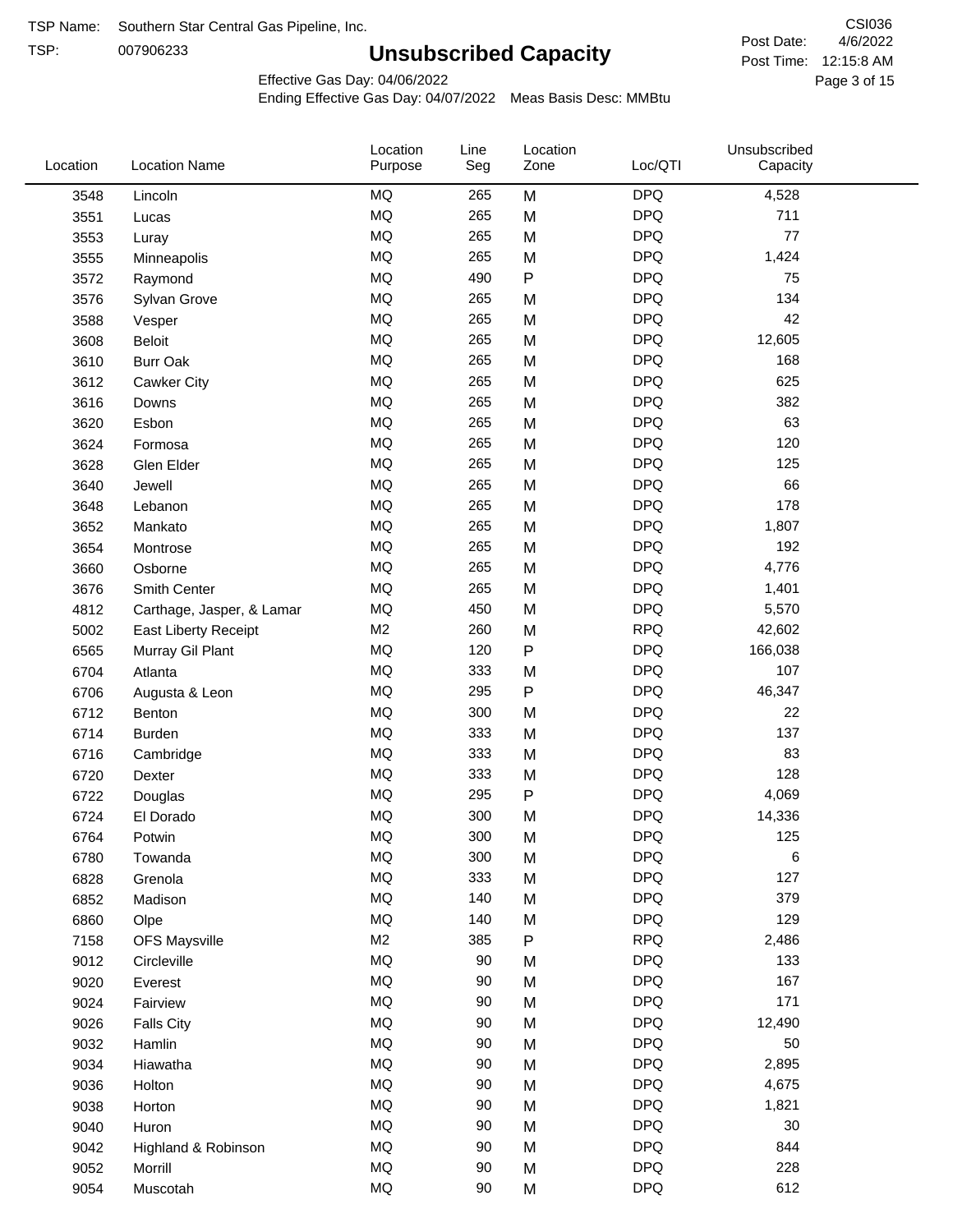TSP:

## **Unsubscribed Capacity**

4/6/2022 Page 4 of 15 Post Time: 12:15:8 AM CSI036 Post Date:

Effective Gas Day: 04/06/2022

| Location | <b>Location Name</b>            | Location<br>Purpose | Line<br>Seg | Location<br>Zone | Loc/QTI    | Unsubscribed<br>Capacity |  |
|----------|---------------------------------|---------------------|-------------|------------------|------------|--------------------------|--|
| 9057     | Netawaka                        | <b>MQ</b>           | 90          | M                | <b>DPQ</b> | 48                       |  |
| 9059     | Nortonville & Winchester        | MQ                  | 180         | M                | <b>DPQ</b> | 12                       |  |
| 9064     | Oskaloosa                       | <b>MQ</b>           | 180         | M                | <b>DPQ</b> | 177                      |  |
| 9066     | Ozawkie                         | <b>MQ</b>           | 180         | M                | <b>DPQ</b> | 231                      |  |
| 9075     | Reserve                         | <b>MQ</b>           | 90          | M                | <b>DPQ</b> | 72                       |  |
| 9079     | Sabetha                         | <b>MQ</b>           | 90          | M                | <b>DPQ</b> | 11,276                   |  |
| 9091     | <b>Valley Falls</b>             | MQ                  | 180         | M                | <b>DPQ</b> | 1,271                    |  |
| 9093     | Wathena, Elwood & Troy          | MQ                  | 250         | M                | <b>DPQ</b> | 6,996                    |  |
| 9095     | Whiting                         | MQ                  | 90          | M                | <b>DPQ</b> | 40                       |  |
| 9097     | Willis                          | MQ                  | 90          | M                | <b>DPQ</b> | 208                      |  |
| 9657     | South Glavin, KS TB             | <b>MQ</b>           | 145         | M                | <b>DPQ</b> | 36,000                   |  |
| 9835     | Hutchinson                      | <b>MQ</b>           | 490         | ${\sf P}$        | <b>DPQ</b> | 279                      |  |
| 10731    | Chelin Pld                      | M <sub>2</sub>      | 315         | P                | <b>RPQ</b> | 12,086                   |  |
| 10847    | Olathe, KS East TB              | MQ                  | 145         | M                | <b>DPQ</b> | 1,000                    |  |
| 10997    | EGT Jane - Receipt              | M <sub>2</sub>      | 423         | M                | <b>RPQ</b> | 146,982                  |  |
| 11138    | Anr Brown Emergency             | M <sub>2</sub>      | 90          | M                | <b>RPQ</b> | 23,860                   |  |
| 11377    | Transwestern Canadian - Rec.    | M <sub>2</sub>      | 458         | P                | <b>RPQ</b> | 56,705                   |  |
| 11435    | <b>OkTex Marsh Interconnect</b> | M <sub>2</sub>      | 458         | P                | <b>RPQ</b> | 47,447                   |  |
| 11704    | Alba-Purcell-Neck City          | <b>MQ</b>           | 450         | M                | <b>DPQ</b> | 77                       |  |
| 11709    | Carl Junction                   | <b>MQ</b>           | 260         | M                | <b>DPQ</b> | 3,766                    |  |
| 11712    | Carterville                     | MQ                  | 450         | M                | <b>DPQ</b> | 6,134                    |  |
| 11716    | Duenweg                         | MQ                  | 450         | M                | <b>DPQ</b> | 1,984                    |  |
| 11740    | Joplin-Galloway                 | MQ                  | 450         | M                | <b>DPQ</b> | 44,900                   |  |
| 11772    | <b>Reddings Mill</b>            | MQ                  | 225         | M                | <b>DPQ</b> | 370                      |  |
| 11776    | Saginaw                         | <b>MQ</b>           | 450         | M                | <b>DPQ</b> | 82                       |  |
| 11778    | Smithfield                      | <b>MQ</b>           | 260         | M                | <b>DPQ</b> | 50                       |  |
| 11779    | <b>Stones Corner</b>            | <b>MQ</b>           | 450         | M                | <b>DPQ</b> | 67                       |  |
| 11792    | Webb City                       | MQ                  | 450         | M                | <b>DPQ</b> | 3,052                    |  |
| 12723    | DCP - Kingfisher                | M <sub>2</sub>      | 400         | P                | <b>RPQ</b> | 12,876                   |  |
| 12782    | Herndon Pld                     | M <sub>2</sub>      | 333         | M                | <b>RPQ</b> | 2,822                    |  |
| 13011    | <b>OGT Mutual</b>               | M <sub>2</sub>      | 458         | P                | <b>RPQ</b> | 102,797                  |  |
| 13144    | Own Resources - Waverly         | M <sub>2</sub>      | 490         | P                | <b>RPQ</b> | 29,475                   |  |
| 13194    | <b>Superior Carney Plant</b>    | M <sub>2</sub>      | 390         | Ρ                | <b>RPQ</b> | 36,616                   |  |
| 13565    | St. Francis                     | M <sub>2</sub>      | 490         | Ρ                | <b>RPQ</b> | 17,798                   |  |
| 13604    | Olathe, KS Naval Base TB        | MQ                  | 190         | M                | <b>DPQ</b> | 4,000                    |  |
| 13644    | Kansas City, Kansas             | MQ                  | 115         | M                | <b>DPQ</b> | 170,108                  |  |
| 13735    | State Line Pld                  | M <sub>2</sub>      | 490         | P                | <b>RPQ</b> | 15,750                   |  |
| 13745    | Kansas City, MO                 | MQ                  | 195         | M                | <b>DPQ</b> | 165,756                  |  |
| 13746    | Grain Valley & Lake Lotawana    | MQ                  | 235         | M                | <b>DPQ</b> | 193,050                  |  |
| 13747    | Kentucky Avenue                 | MQ                  | 235         | M                | <b>DPQ</b> | 60,000                   |  |
| 13748    | 47th & 71st & Stateline         | MQ                  | 115         | M                | <b>DPQ</b> | 267,453                  |  |
| 13906    | Bonny Reservoir Pld             | M <sub>2</sub>      | 490         | P                | <b>RPQ</b> | 44,606                   |  |
| 14027    | Mullendore Pld                  | M <sub>2</sub>      | 335         | Ρ                | <b>RPQ</b> | 6,646                    |  |
| 14155    | Chase County Pld                | M <sub>2</sub>      | 140         | M                | <b>RPQ</b> | 3,841                    |  |
| 14377    | DCP Mustang Plt                 | M <sub>2</sub>      | 340         | P                | <b>RPQ</b> | 11,744                   |  |
| 14391    | <b>REP - North Williams</b>     | M <sub>2</sub>      | 495         | M                | <b>RPQ</b> | 32,434                   |  |
| 14513    | Cimarron Pipeline               | M2                  | 315         | P                | <b>RPQ</b> | 9,761                    |  |
| 14872    | Own Resources - Wray            | M <sub>2</sub>      | 490         | P                | <b>RPQ</b> | 16,513                   |  |
| 14965    | CIG Riner                       | M <sub>2</sub>      | 490         | P                | <b>RPQ</b> | 51,538                   |  |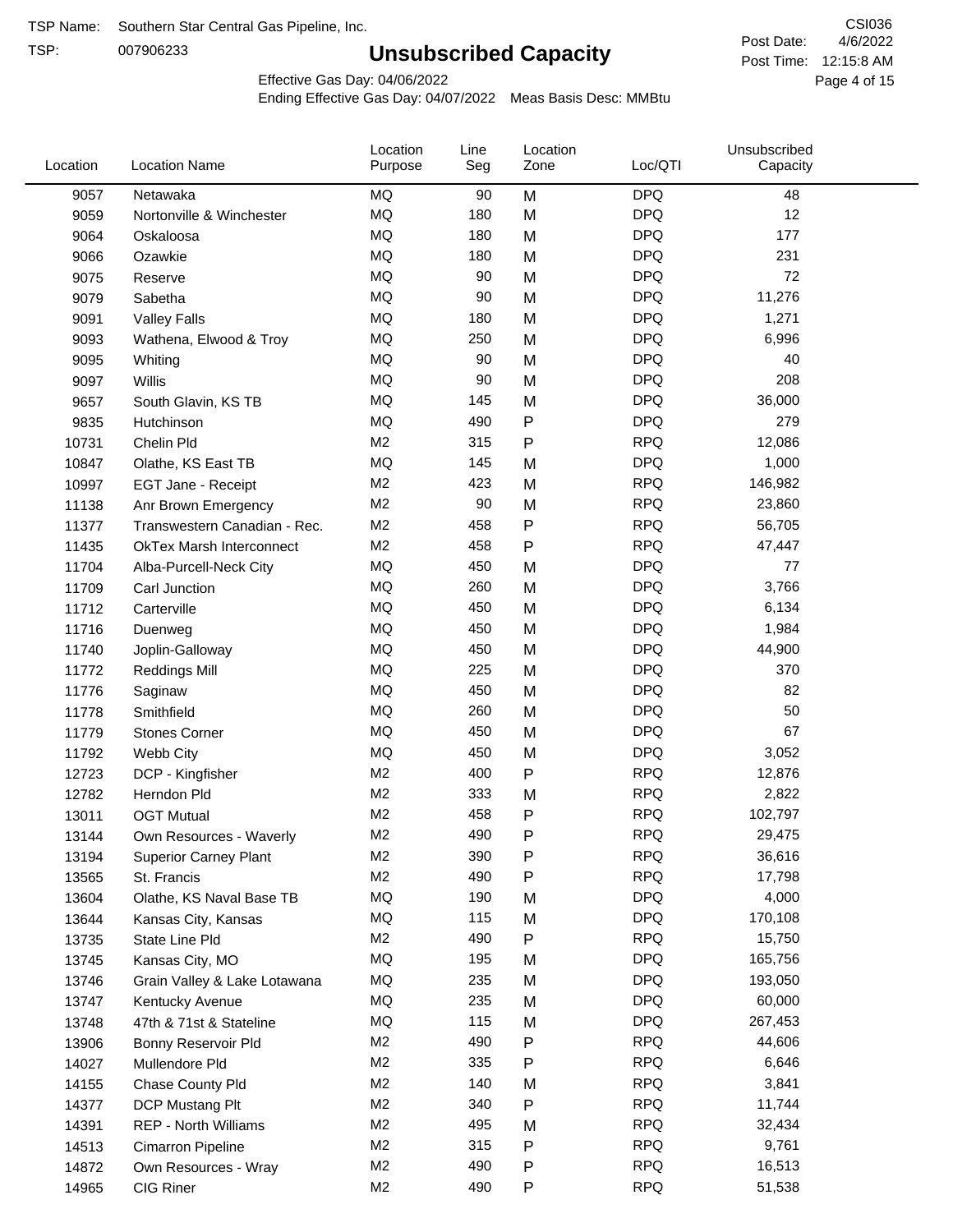TSP:

## **Unsubscribed Capacity**

4/6/2022 Page 5 of 15 Post Time: 12:15:8 AM CSI036 Post Date:

Effective Gas Day: 04/06/2022

| Location | <b>Location Name</b>               | Location<br>Purpose | Line<br>Seg | Location<br>Zone | Loc/QTI    | Unsubscribed<br>Capacity |  |
|----------|------------------------------------|---------------------|-------------|------------------|------------|--------------------------|--|
| 14971    | <b>KGST Ark River</b>              | M <sub>2</sub>      | 130         | $\sf P$          | <b>RPQ</b> | 56,934                   |  |
| 15011    | <b>EOIT Noble</b>                  | M <sub>2</sub>      | 400         | $\mathsf{P}$     | <b>RPQ</b> | 46,050                   |  |
| 15012    | Cleveland Mo                       | <b>MQ</b>           | 235         | M                | <b>DPQ</b> | 26                       |  |
| 15020    | East Lynne & Garden City           | <b>MQ</b>           | 235         | M                | <b>DPQ</b> | 830                      |  |
| 15024    | Freeman                            | <b>MQ</b>           | 235         | M                | <b>DPQ</b> | 76                       |  |
| 15032    | Holden                             | <b>MQ</b>           | 235         | M                | <b>DPQ</b> | 4,017                    |  |
| 15044    | Kingsville                         | MQ                  | 235         | M                | <b>DPQ</b> | 41                       |  |
| 15050    | Lone Jack                          | <b>MQ</b>           | 235         | M                | <b>DPQ</b> | 288                      |  |
| 15064    | Peculiar                           | <b>MQ</b>           | 235         | M                | <b>DPQ</b> | 2,265                    |  |
| 15066    | <b>Pleasant Hill</b>               | MQ                  | 235         | M                | <b>DPQ</b> | 4,776                    |  |
| 15117    | Hulah                              | M <sub>2</sub>      | 335         | ${\sf P}$        | <b>RPQ</b> | 2,730                    |  |
| 15142    | <b>EOIT McClain</b>                | M <sub>2</sub>      | 385         | $\mathsf{P}$     | <b>RPQ</b> | 91,338                   |  |
| 15216    | Dearborn MO                        | MQ                  | 250         | M                | <b>DPQ</b> | 1,372                    |  |
| 15223    | Nimrod                             | M <sub>2</sub>      | 340         | ${\sf P}$        | <b>RPQ</b> | 23,446                   |  |
| 15236    | Questar Skull Creek                | M <sub>2</sub>      | 490         | ${\sf P}$        | <b>RPQ</b> | 49,874                   |  |
| 15253    | DCP - Cimarron Plant               | M <sub>2</sub>      | 458         | $\mathsf{P}$     | <b>RPQ</b> | 117,425                  |  |
| 15256    | New Market & Trimble               | <b>MQ</b>           | 250         | M                | <b>DPQ</b> | 92                       |  |
| 15266    | <b>CIG Floris</b>                  | M <sub>2</sub>      | 315         | $\mathsf{P}$     | <b>RPQ</b> | 81,012                   |  |
| 15300    | <b>OFS Stateline</b>               | M <sub>2</sub>      | 458         | ${\sf P}$        | <b>RPQ</b> | 48,284                   |  |
| 15343    | St. Francis Pld                    | M <sub>2</sub>      | 490         | ${\sf P}$        | <b>RPQ</b> | 13,960                   |  |
| 15405    | Golden Gas Pld                     | M <sub>2</sub>      | 315         | $\mathsf{P}$     | <b>RPQ</b> | 25,274                   |  |
| 15430    | Velma Gas Plant                    | M <sub>2</sub>      | 385         | $\mathsf{P}$     | <b>RPQ</b> | 53,846                   |  |
| 15433    | Scout - Satanta                    | M <sub>2</sub>      | 130         | ${\sf P}$        | <b>RPQ</b> | 185,442                  |  |
| 15857    | DCP - Sholem                       | M <sub>2</sub>      | 385         | $\mathsf{P}$     | <b>RPQ</b> | 2,182                    |  |
| 15907    | Cowley Gas Systems, LLC            | M <sub>2</sub>      | 333         | M                | <b>RPQ</b> | 3,084                    |  |
| 16013    | South Olathe TB                    | MQ                  | 145         | M                | <b>DPQ</b> | 24,000                   |  |
| 16289    | Scout - Jayhawk                    | M <sub>2</sub>      | 130         | $\mathsf{P}$     | <b>RPQ</b> | 125,886                  |  |
| 16294    | Wamsutter - Echo Springs           | M <sub>2</sub>      | 490         | ${\sf P}$        | <b>RPQ</b> | 223,278                  |  |
| 16376    | Salt Plains Storage                | M <sub>2</sub>      | 315         | $\mathsf{P}$     | <b>RPQ</b> | 225,257                  |  |
| 16453    | <b>ETC Texas Pipeline Beaver</b>   | M <sub>2</sub>      | 315         | ${\sf P}$        | <b>RPQ</b> | 86,510                   |  |
| 16478    | Envirotek Fuel Systems Inc         | M <sub>2</sub>      | 497         | P                | <b>RPQ</b> | 4,818                    |  |
| 16508    | Blue Jacket                        | MQ                  | 225         | M                | <b>DPQ</b> | 81                       |  |
| 16516    | Commerce                           | MQ                  | 225         | M                | <b>DPQ</b> | 6,869                    |  |
| 16532    | Hockerville                        | MQ                  | 225         | M                | <b>DPQ</b> | 219                      |  |
| 16534    | Quapaw                             | M <sub>2</sub>      | 225         | M                | <b>RPQ</b> | 29,362                   |  |
| 16552    | Miami                              | MQ                  | 225         | M                | <b>DPQ</b> | 28,664                   |  |
| 16562    | Republican                         | M <sub>2</sub>      | 490         | P                | <b>RPQ</b> | 108,219                  |  |
| 16568    | Quapaw                             | <b>MQ</b>           | 225         | M                | <b>DPQ</b> | 342                      |  |
| 16582    | EnergyVest - W Lenapah             | M <sub>2</sub>      | 225         | M                | <b>RPQ</b> | 17,625                   |  |
| 16583    | Cranor Tap                         | M <sub>2</sub>      | 497         | Ρ                | <b>RPQ</b> | 6,060                    |  |
| 16584    | Oneok Westex Hemphill              | M <sub>2</sub>      | 458         | P                | <b>RPQ</b> | 54,887                   |  |
| 16592    | <b>TIGT Sugar Creek</b>            | M <sub>2</sub>      | 235         | M                | <b>RPQ</b> | 15,186                   |  |
| 16593    | <b>TIGT Glavin</b>                 | M <sub>2</sub>      | 190         | M                | <b>RPQ</b> | 113,678                  |  |
| 16604    | Osage Hills                        | M <sub>2</sub>      | 357         | Ρ                | <b>RPQ</b> | 10,303                   |  |
| 16620    | ETC Texas Pipeline Canadian        | M <sub>2</sub>      | 458         | Ρ                | <b>RPQ</b> | 39,194                   |  |
| 16621    | <b>ETC Texas Pipeline Hemphill</b> | M <sub>2</sub>      | 458         | P                | <b>RPQ</b> | 61,340                   |  |
| 16667    | ECQ Pipeline - Powell              | M <sub>2</sub>      | 117         | M                | <b>RPQ</b> | 13,610                   |  |
| 16679    | Fox Plant                          | M <sub>2</sub>      | 385         | P                | <b>RPQ</b> | 5,174                    |  |
| 16746    | Roxanna                            | M <sub>2</sub>      | 495         | M                | <b>RPQ</b> | 4,505                    |  |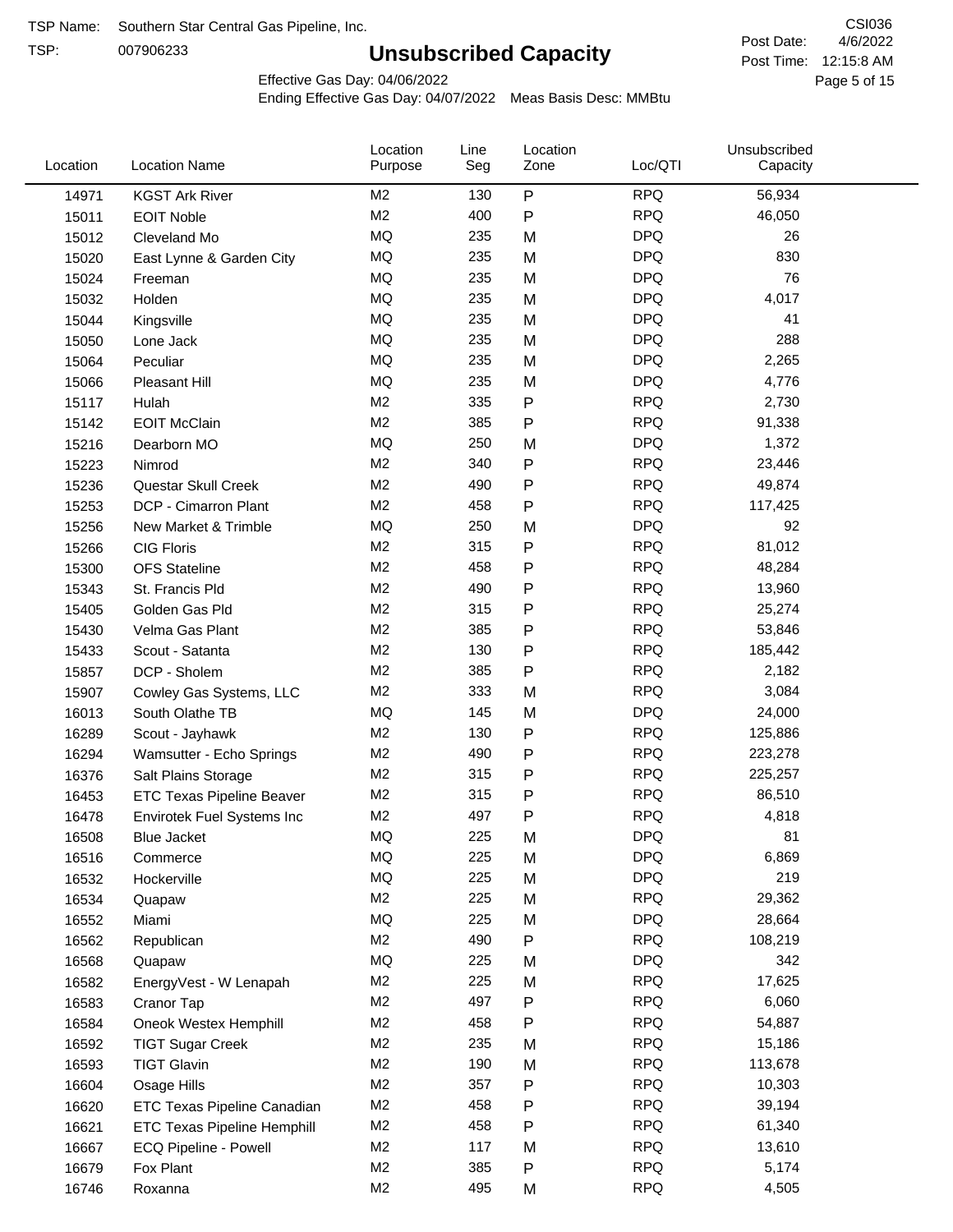TSP:

## **Unsubscribed Capacity**

4/6/2022 Page 6 of 15 Post Time: 12:15:8 AM CSI036 Post Date:

Effective Gas Day: 04/06/2022

| Location | <b>Location Name</b>             | Location<br>Purpose | Line<br>Seg | Location<br>Zone | Loc/QTI    | Unsubscribed<br>Capacity |  |
|----------|----------------------------------|---------------------|-------------|------------------|------------|--------------------------|--|
| 16747    | RedBud-Thayer Tap                | M2                  | 495         | M                | <b>RPQ</b> | 4,872                    |  |
| 16750    | Dilworth Rms                     | M <sub>2</sub>      | 333         | P                | <b>RPQ</b> | 5,334                    |  |
| 16757    | River Rock - Fireside            | M <sub>2</sub>      | 495         | M                | <b>RPQ</b> | 66,400                   |  |
| 16774    | River Rock - E Lenapah           | M <sub>2</sub>      | 225         | M                | <b>RPQ</b> | 17,605                   |  |
| 16794    | <b>NNG Kiowa</b>                 | M <sub>2</sub>      | 130         | P                | <b>RPQ</b> | 73,872                   |  |
| 16798    | <b>Endeavor Energy Resources</b> | M <sub>2</sub>      | 225         | M                | <b>RPQ</b> | 9,982                    |  |
| 16802    | Sunwest                          | M <sub>2</sub>      | 117         | M                | <b>RPQ</b> | 6,183                    |  |
| 16806    | Bluco- East Wann                 | M <sub>2</sub>      | 225         | M                | <b>RPQ</b> | 8,850                    |  |
| 16807    | Bitter Creek Eckley Pld-Yuma     | M <sub>2</sub>      | 490         | P                | <b>RPQ</b> | 35,096                   |  |
| 16812    | <b>RiverGas</b>                  | M <sub>2</sub>      | 95          | M                | <b>RPQ</b> | 5,590                    |  |
| 16813    | Cheyenne Plains - Sand Dune      | M <sub>2</sub>      | 130         | P                | <b>RPQ</b> | 395,434                  |  |
| 16817    | <b>Midwest Energy</b>            | M <sub>2</sub>      | 495         | M                | <b>RPQ</b> | 7,179                    |  |
| 16819    | River Rock- Keeton               | M <sub>2</sub>      | 225         | M                | <b>RPQ</b> | 9,535                    |  |
| 16820    | Superior - Hemphill              | M <sub>2</sub>      | 458         | Ρ                | <b>RPQ</b> | 50,052                   |  |
| 16821    | Yuma West                        | M <sub>2</sub>      | 490         | P                | <b>RPQ</b> | 15,688                   |  |
| 16822    | Jayhawk PLD                      | M <sub>2</sub>      | 95          | M                | <b>RPQ</b> | 4,292                    |  |
| 16824    | Coon Creek                       | M <sub>2</sub>      | 497         | P                | <b>RPQ</b> | 8,858                    |  |
| 16835    | Shiloh                           | M2                  | 495         | M                | <b>RPQ</b> | 8,573                    |  |
| 16836    | Evergy - South Harper            | MQ                  | 235         | M                | <b>DPQ</b> | 86,400                   |  |
| 16837    | <b>EKAE Ethanol Plant</b>        | <b>MQ</b>           | 496         | M                | <b>DPQ</b> | 1,397                    |  |
| 16840    | Nearman Creek Power Plant        | MQ                  | 195         | M                | <b>DPQ</b> | 28,800                   |  |
| 16844    | <b>Montgomery County</b>         | M <sub>2</sub>      | 260         | M                | <b>RPQ</b> | 8,000                    |  |
| 16848    | Colt-Liberty                     | M2                  | 260         | M                | <b>RPQ</b> | 4,000                    |  |
| 16849    | City of Mulvane Power Plant      | MQ                  | 120         | P                | <b>DPQ</b> | 2,880                    |  |
| 16850    | Escalera - Cow Creek             | M <sub>2</sub>      | 490         | Ρ                | <b>RPQ</b> | 66,094                   |  |
| 16852    | Southeastern KS P/L Wilson       | M <sub>2</sub>      | 495         | M                | <b>RPQ</b> | 60,000                   |  |
| 16857    | Superior - Cashion               | M <sub>2</sub>      | 400         | Ρ                | <b>RPQ</b> | 10,482                   |  |
| 16862    | Superior - Perkins               | M <sub>2</sub>      | 390         | Ρ                | <b>RPQ</b> | 21,660                   |  |
| 16865    | RedBud-Mound Valley              | M2                  | 260         | M                | <b>RPQ</b> | 8,000                    |  |
| 16871    | <b>TIGT Grant</b>                | M <sub>2</sub>      | 130         | Ρ                | <b>RPQ</b> | 50,000                   |  |
| 16872    | River Rock - Jayhawk             | M <sub>2</sub>      | 495         | M                | <b>RPQ</b> | 57,579                   |  |
| 16873    | Layne Energy Sycamore            | M <sub>2</sub>      | 495         | M                | <b>RPQ</b> | 15,000                   |  |
| 16875    | Crenshaw Road                    | MQ                  | 455         | M                | <b>DPQ</b> | 33,611                   |  |
| 16877    | Acme Energy Services, Inc.       | M <sub>2</sub>      | 260         | M                | <b>RPQ</b> | 8,000                    |  |
| 16880    | Cottonwood                       | M <sub>2</sub>      | 235         | M                | <b>RPQ</b> | 1,000                    |  |
| 16883    | Cherryvale Boorigie PLd          | M <sub>2</sub>      | 495         | M                | <b>RPQ</b> | 34,135                   |  |
| 16884    | <b>Keystone Delivery</b>         | MQ                  | 390         | Ρ                | <b>DPQ</b> | 6,067                    |  |
| 16890    | ADM/Deerfield                    | MQ                  | 95          | M                | <b>DPQ</b> | 6,078                    |  |
| 16891    | <b>KP Liberty</b>                | M2                  | 260         | M                | <b>RPQ</b> | 8,300                    |  |
| 16897    | <b>REP - South Williams</b>      | M <sub>2</sub>      | 117         | M                | <b>RPQ</b> | 30,198                   |  |
| 16905    | NEOK Production Company,         | M2                  | 225         | M                | <b>RPQ</b> | 7,970                    |  |
| 16908    | River Rock - Ft. Scott           | M2                  | 495         | M                | <b>RPQ</b> | 54,600                   |  |
| 16911    | Evergy - Lake Road               | MQ                  | 250         | M                | <b>DPQ</b> | 34,400                   |  |
| 16912    | Targa - Waynoka                  | M <sub>2</sub>      | 315         | Ρ                | <b>RPQ</b> | 157,111                  |  |
| 16916    | Kansas Ethanol, LLC              | MQ                  | 490         | Ρ                | <b>DPQ</b> | 3,500                    |  |
|          |                                  | MQ                  | 225         | M                | <b>DPQ</b> | 1,510                    |  |
| 16917    | Downstream Casino                | MQ                  | 425         |                  | <b>DPQ</b> | 6,623                    |  |
| 16918    | Show Me Ethanol                  | M2                  | 340         | M                | <b>RPQ</b> | 6,846                    |  |
| 16922    | <b>Timberline Energy</b>         | MQ                  |             | Ρ                | <b>DPQ</b> | 30,000                   |  |
| 16923    | <b>Mid-Continent Market</b>      |                     | 120         | P                |            |                          |  |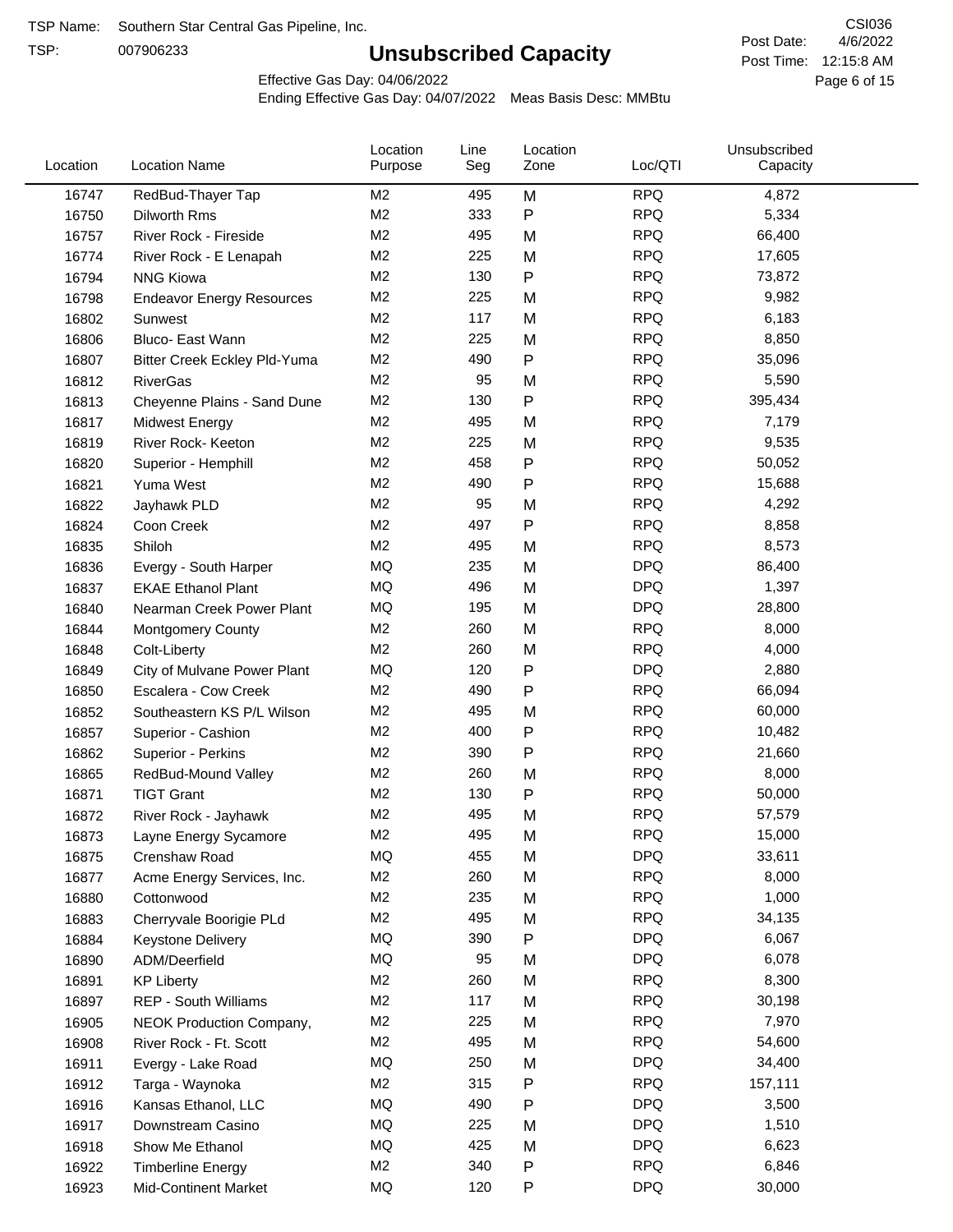TSP:

## **Unsubscribed Capacity**

4/6/2022 Page 7 of 15 Post Time: 12:15:8 AM CSI036 Post Date:

Effective Gas Day: 04/06/2022

| Location       | <b>Location Name</b>                            | Location<br>Purpose | Line<br>Seg | Location<br>Zone | Loc/QTI    | Unsubscribed<br>Capacity |  |
|----------------|-------------------------------------------------|---------------------|-------------|------------------|------------|--------------------------|--|
| 16931          | Midwest Energy - Goodman                        | MQ                  | 490         | P                | <b>DPQ</b> | 8,000                    |  |
| 16933          | Westar Emporia Energy                           | MQ                  | 140         | M                | <b>DPQ</b> | 106,202                  |  |
| 16935          | River Rock - Graybill                           | M <sub>2</sub>      | 260         | M                | <b>RPQ</b> | 23,168                   |  |
| 16941          | REP - Independence CDP                          | M <sub>2</sub>      | 117         | M                | <b>RPQ</b> | 29,270                   |  |
| 16942          | <b>Big Timber</b>                               | M <sub>2</sub>      | 490         | P                | <b>RPQ</b> | 49,356                   |  |
| 16945          | <b>ETC Texas Pipeline Antelope</b>              | M <sub>2</sub>      | 458         | Ρ                | <b>RPQ</b> | 110,000                  |  |
| 16949          | Summit Branson                                  | MQ                  | 455         | M                | <b>DPQ</b> | 62,208                   |  |
| 16952          | Overland Park                                   | <b>MQ</b>           | 115         | M                | <b>DPQ</b> | 77,485                   |  |
| 16953          | Merriam                                         | MQ                  | 115         | M                | <b>DPQ</b> | 123,624                  |  |
| 16955          | Mustang Gas Products, LLC                       | M <sub>2</sub>      | 405         | P                | <b>RPQ</b> | 25,550                   |  |
| 16956          | Superior - Ford                                 | M <sub>2</sub>      | 130         | Ρ                | <b>RPQ</b> | 17,375                   |  |
| 16962          | Summit Sedalia                                  | MQ                  | 235         | M                | <b>DPQ</b> | 0                        |  |
| 16967          | Noble Energy - Lilli                            | M <sub>2</sub>      | 490         | P                | <b>RPQ</b> | 40,863                   |  |
| 16972          | <b>ONG Norman</b>                               | MQ                  | 385         | Ρ                | <b>DPQ</b> | 40                       |  |
| 16975          | Superior - Spring Creek                         | M <sub>2</sub>      | 315         | Ρ                | <b>RPQ</b> | 7,680                    |  |
| 16976          | Bettis Asphalt & Construction                   | MQ                  | 180         | M                | <b>DPQ</b> | 3,216                    |  |
| 16977          | <b>KGS Kansas Star Casino</b>                   | MQ                  | 333         | P                | <b>DPQ</b> | 144                      |  |
| 16980          | <b>Black Hills Colwich</b>                      | MQ                  | 120         | Ρ                | <b>DPQ</b> | 9,995                    |  |
| 16981          | Superior - Bellmon                              | M <sub>2</sub>      | 380         | P                | <b>RPQ</b> | 63,800                   |  |
| 16983          | DCP Midstream - Ellis                           | MQ                  | 458         | Ρ                | <b>DPQ</b> | 6,702                    |  |
| 16988          | Atmos Energy - W. Lawrence                      | MQ                  | 180         | M                | <b>DPQ</b> | 127                      |  |
| 16991          | Williams Midstream North Alva                   | <b>MQ</b>           | 315         | P                | <b>DPQ</b> | 1,992                    |  |
| 16992          | <b>ONG Ottawa</b>                               | MQ                  | 225         | M                | <b>DPQ</b> | 0                        |  |
| 16993          | Farmer's Gas                                    | MQ                  | 130         | P                | <b>DPQ</b> | 9,000                    |  |
| 16996          | Scout Sublette Delivery                         | MQ                  | 130         | Ρ                | <b>DPQ</b> | 100                      |  |
| 16997          | Devon Energy Medford Station                    | M <sub>2</sub>      | 315         | Ρ                | <b>RPQ</b> | 30,000                   |  |
| 16998          | Cheyenne Light, Fuel and                        | MQ                  | 490         | Ρ                | <b>DPQ</b> | 90,800                   |  |
| 16999          | ETC - Crescent                                  | M <sub>2</sub>      | 400         | P                | <b>RPQ</b> | 35,000                   |  |
| 17000          | Bourbon County, KS -                            | MQ                  | 95          | M                | <b>DPQ</b> | 1                        |  |
| 17003          | Sunflower Electric Rubart                       | MQ                  | 130         | Ρ                | <b>DPQ</b> | 48,808                   |  |
| 17004          | <b>NGPL Beaver</b>                              | <b>MQ</b>           | 315         | Ρ                | <b>DPQ</b> | 175,000                  |  |
| 17005          | ETC - Rose Valley (Delivery)                    | MQ                  | 315         | Ρ                | <b>DPQ</b> | 5,000                    |  |
| 17006          | ETC - Rose Valley                               | M <sub>2</sub>      | 315         | Ρ                | <b>RPQ</b> | 195,226                  |  |
| 17008          | OMPA Lamb                                       | MQ                  | 335         | Ρ                | <b>DPQ</b> | 51,383                   |  |
| 17009          | <b>Grasslands Energy Centennial</b>             | M <sub>2</sub>      | 490         | Ρ                | <b>RPQ</b> | 25,000                   |  |
| 17010          | Noble Keota Receipt                             | M2                  | 490         | Ρ                | <b>RPQ</b> | 52,200                   |  |
| 17011          | Noble Keota Delivery                            | MQ                  | 490         | Ρ                | <b>DPQ</b> | 52,200                   |  |
| 17013          | Enlink - Battle Ridge                           | M <sub>2</sub>      | 390         | Ρ                | <b>RPQ</b> | 31,824                   |  |
| 17021          | <b>TIGT Yuma</b>                                | M <sub>2</sub>      | 490         | Ρ                | <b>RPQ</b> | 24,562                   |  |
| 17033          | Kickapoo Nation School                          | MQ                  | 90          | M                | <b>DPQ</b> | 300                      |  |
| 17034          | ENVIA Energy Oklahoma City,                     | MQ                  | 400         | P                | <b>DPQ</b> | 3,888                    |  |
|                |                                                 | MQ                  | 235         | M                | <b>DPQ</b> | 35,512                   |  |
| 17035<br>17036 | Ameren Columbia<br><b>Coffeyville Resources</b> | MQ                  | 260         | M                | <b>DPQ</b> | 39,992                   |  |
|                |                                                 | MQ                  | 190         | M                | <b>DPQ</b> | 4,058                    |  |
| 17050          | Atmos - Forest View                             | MQ                  | 340         | P                | <b>DPQ</b> | 39,000                   |  |
| 17052          | ONG NW Oklahoma City                            | MQ                  | 400         | Ρ                | <b>DPQ</b> | 4,799                    |  |
| 17054          | <b>ONG Guthrie</b>                              | MQ                  | 458         |                  | <b>DPQ</b> | 1,500                    |  |
| 17055          | ETC Texas Pipeline Nash                         | M <sub>2</sub>      | 340         | Ρ                | <b>RPQ</b> |                          |  |
| 17056          | Blue Mountain - Chisholm Trail                  |                     |             | Ρ                |            | 72,000                   |  |
| 17057          | City of Tonkawa                                 | MQ                  | 380         | P                | <b>DPQ</b> | 3,000                    |  |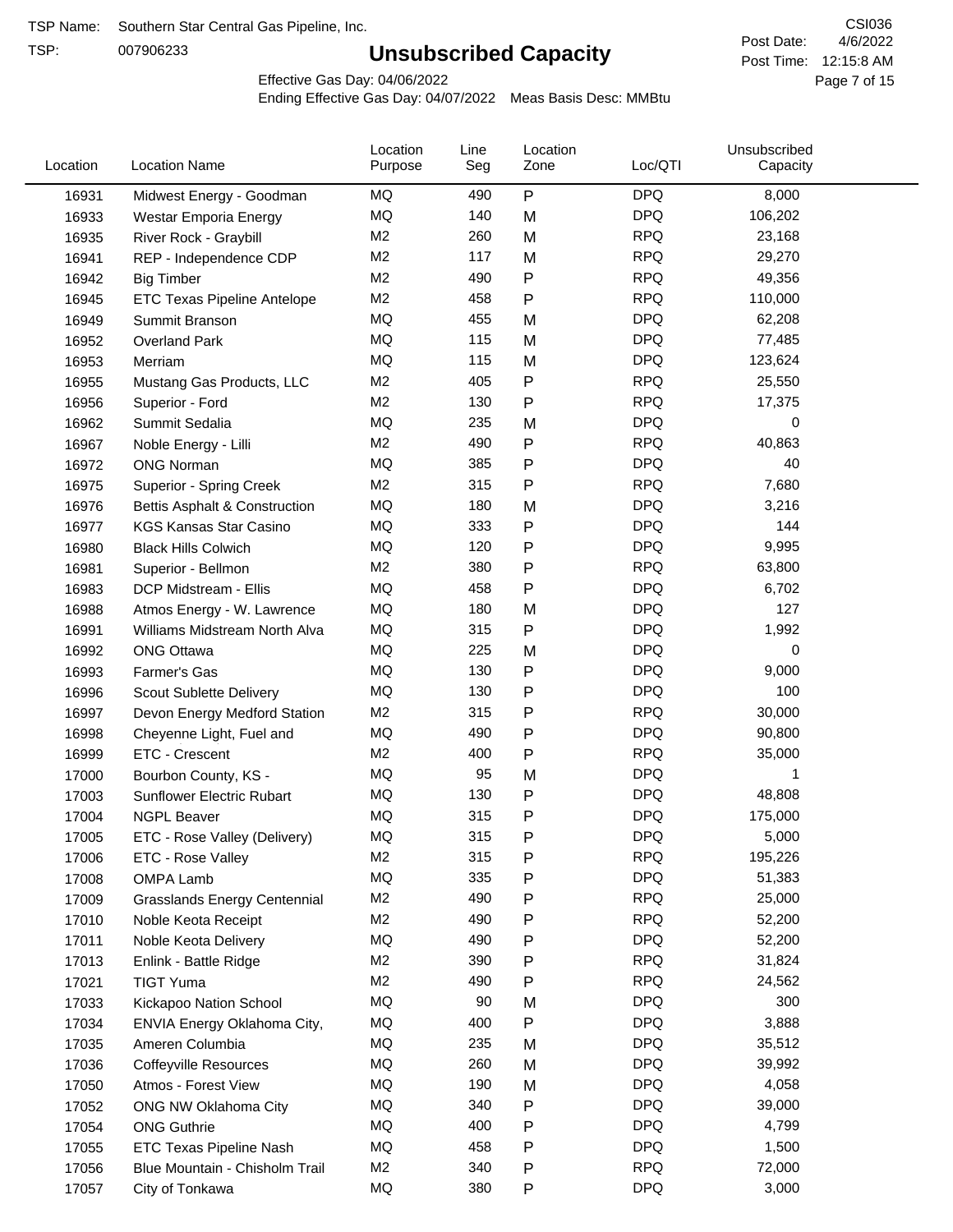TSP:

## **Unsubscribed Capacity**

4/6/2022 Page 8 of 15 Post Time: 12:15:8 AM CSI036 Post Date:

Effective Gas Day: 04/06/2022

| Location | <b>Location Name</b>           | Location<br>Purpose | Line<br>Seg | Location<br>Zone | Loc/QTI    | Unsubscribed<br>Capacity |  |
|----------|--------------------------------|---------------------|-------------|------------------|------------|--------------------------|--|
| 17058    | RPP - Hamm Landfill            | M <sub>2</sub>      | 195         | M                | <b>RPQ</b> | 2,500                    |  |
| 17060    | Atmos-Elk City                 | MQ                  | 87          | M                | <b>DPQ</b> | 216                      |  |
| 17064    | Koch - Enid                    | MQ                  | 405         | $\sf P$          | <b>DPQ</b> | 0                        |  |
| 17065    | Canyon - Redcliff (Receipt)    | M <sub>2</sub>      | 458         | $\mathsf{P}$     | <b>RPQ</b> | 180,000                  |  |
| 17066    | Canyon - Redcliff (Delivery)   | MQ                  | 458         | P                | <b>DPQ</b> | 6,175                    |  |
| 17067    | Blue Mountain - Chisholm Trail | M <sub>2</sub>      | 340         | P                | <b>RPQ</b> | 70,000                   |  |
| 17068    | <b>EOIT Alfalfa</b>            | M <sub>2</sub>      | 458         | Ρ                | <b>RPQ</b> | 200,000                  |  |
| 17069    | <b>NGPL Carter</b>             | <b>MQ</b>           | 385         | $\mathsf{P}$     | <b>DPQ</b> | 65,000                   |  |
| 17080    | <b>ONEOK Bakken Pipeline</b>   | MQ                  | 490         | Ρ                | <b>DPQ</b> | 360                      |  |
| 17086    | NGPL - Mutual                  | <b>MQ</b>           | 458         | ${\sf P}$        | <b>DPQ</b> | 150,000                  |  |
| 17087    | REX-St.Joe                     | M <sub>2</sub>      | 250         | M                | <b>RPQ</b> | 78,606                   |  |
| 17091    | OGT - Maysville                | M <sub>2</sub>      | 385         | P                | <b>RPQ</b> | 110,000                  |  |
| 17096    | Northern Natural-Kiowa         | <b>MQ</b>           | 130         | $\mathsf{P}$     | <b>DPQ</b> | 100,000                  |  |
| 17104    | Black Hills - Plevna, KS TB    | MQ                  | 130         | Ρ                | <b>DPQ</b> | 480                      |  |
| 17105    | WIC - Cheyenne Hub             | M <sub>2</sub>      | 490         | ${\sf P}$        | <b>RPQ</b> | 144,000                  |  |
| 17113    | NGPL - Ford County Receipt     | M <sub>2</sub>      | 130         | Ρ                | <b>RPQ</b> | 190,400                  |  |
| 17119    | Waste Mgmt RNG Receipt         | M <sub>2</sub>      | 400         | $\mathsf{P}$     | <b>RPQ</b> | 2,976                    |  |
| 17404    | Anderson                       | MQ                  | 423         | M                | <b>DPQ</b> | 1,130                    |  |
| 17406    | Ash Grove, Walnut Grove & Wil  | <b>MQ</b>           | 455         | M                | <b>DPQ</b> | 2,595                    |  |
| 17408    | Aurora                         | MQ                  | 455         | M                | <b>DPQ</b> | 850                      |  |
| 17410    | <b>Billings Mo</b>             | MQ                  | 455         | M                | <b>DPQ</b> | 2,918                    |  |
| 17414    | Clever Mo                      | <b>MQ</b>           | 455         | M                | <b>DPQ</b> | 738                      |  |
| 17416    | Crane Mo                       | <b>MQ</b>           | 455         | M                | <b>DPQ</b> | 2,944                    |  |
| 17418    | Diamond                        | <b>MQ</b>           | 455         | M                | <b>DPQ</b> | 546                      |  |
| 17426    | Freistatt                      | <b>MQ</b>           | 455         | M                | <b>DPQ</b> | 256                      |  |
| 17430    | Goodman                        | MQ                  | 423         | M                | <b>DPQ</b> | 625                      |  |
| 17448    | Lanagan                        | <b>MQ</b>           | 423         | M                | <b>DPQ</b> | 337                      |  |
| 17452    | Marionville                    | <b>MQ</b>           | 455         | M                | <b>DPQ</b> | 1,119                    |  |
| 17454    | Monett                         | <b>MQ</b>           | 455         | M                | <b>DPQ</b> | 25,276                   |  |
| 17456    | Mt Vernon & Verona             | MQ                  | 455         | M                | <b>DPQ</b> | 4,407                    |  |
| 17458    | Neosho                         | <b>MQ</b>           | 455         | M                | <b>DPQ</b> | 8,597                    |  |
| 17460    | Noel & North Noel              | MQ                  | 423         | M                | <b>DPQ</b> | 19,472                   |  |
| 17462    | Nixa & Ozark                   | MQ                  | 455         | M                | <b>DPQ</b> | 5,340                    |  |
| 17464    | Pierce City                    | $\sf{MQ}$           | 455         | M                | <b>DPQ</b> | 3,281                    |  |
| 17466    | Pineville                      | MQ                  | 423         | M                | <b>DPQ</b> | 302                      |  |
| 17472    | Republic                       | MQ                  | 455         | M                | <b>DPQ</b> | 883                      |  |
| 17476    | Sarcoxie                       | MQ                  | 455         | M                | <b>DPQ</b> | 2,828                    |  |
| 17478    | Seneca                         | MQ                  | 225         | M                | <b>DPQ</b> | 9,873                    |  |
| 17492    | Wentworth                      | $\sf{MQ}$           | 455         | M                | <b>DPQ</b> | 193                      |  |
| 18328    | Goessel                        | MQ                  | 140         | M                | <b>DPQ</b> | 62                       |  |
| 18356    | Newton                         | MQ                  | 120         | ${\sf P}$        | <b>DPQ</b> | 21,538                   |  |
| 19000    | Scout Jayhawk Delivery         | MQ                  | 130         | P                | <b>DPQ</b> | 185,442                  |  |
| 19548    | Lyndon                         | $\sf{MQ}$           | 140         | M                | <b>DPQ</b> | 655                      |  |
| 19552    | Melvern                        | MQ                  | 493         | M                | <b>DPQ</b> | 42                       |  |
| 19554    | Michigan Valley                | MQ                  | 140         | M                | <b>DPQ</b> | 339                      |  |
| 19564    | Pomona                         | MQ                  | 140         | M                | <b>DPQ</b> | 1,579                    |  |
| 19568    | Quenemo                        | MQ                  | 140         | M                | <b>DPQ</b> | 255                      |  |
| 19576    | Scranton                       | MQ                  | 140         | M                | <b>DPQ</b> | 632                      |  |
| 19608    | Baldwin                        | $\sf{MQ}$           | 180         | M                | <b>DPQ</b> | 2,754                    |  |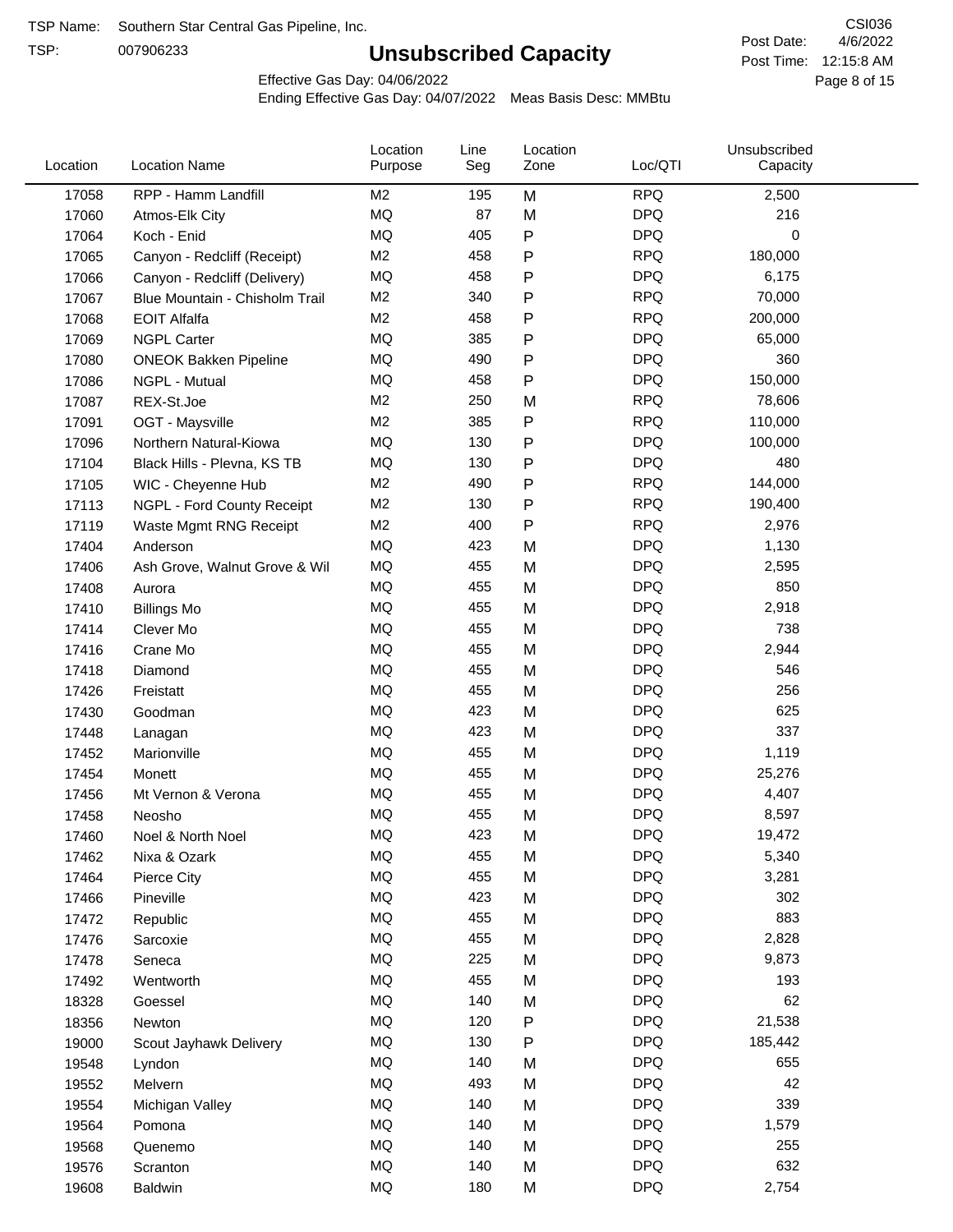TSP:

## **Unsubscribed Capacity**

4/6/2022 Page 9 of 15 Post Time: 12:15:8 AM CSI036 Post Date:

Effective Gas Day: 04/06/2022

| Location | <b>Location Name</b>  | Location<br>Purpose | Line<br>Seg | Location<br>Zone | Loc/QTI    | Unsubscribed<br>Capacity |  |
|----------|-----------------------|---------------------|-------------|------------------|------------|--------------------------|--|
| 19620    | Edgerton              | <b>MQ</b>           | 190         | M                | <b>DPQ</b> | 14                       |  |
| 19628    | Gardner               | MQ                  | 190         | M                | <b>DPQ</b> | 2,755                    |  |
| 19648    | Lecompton             | MQ                  | 180         | M                | <b>DPQ</b> | 109                      |  |
| 19650    | Le Loup               | <b>MQ</b>           | 190         | M                | <b>DPQ</b> | 37                       |  |
| 19660    | Ottawa                | <b>MQ</b>           | 493         | M                | <b>DPQ</b> | 6,129                    |  |
| 19664    | Perry                 | MQ                  | 180         | M                | <b>DPQ</b> | 407                      |  |
| 19666    | Princeton             | MQ                  | 496         | M                | <b>DPQ</b> | 130                      |  |
| 19672    | Richmond              | MQ                  | 496         | M                | <b>DPQ</b> | 374                      |  |
| 19676    | Scipio                | <b>MQ</b>           | 496         | M                | <b>DPQ</b> | 27                       |  |
| 19678    | Somerset & Rural      | <b>MQ</b>           | 235         | M                | <b>DPQ</b> | 291                      |  |
| 19684    | Tonganoxie            | <b>MQ</b>           | 195         | M                | <b>DPQ</b> | 7,420                    |  |
| 19690    | Wellsville            | <b>MQ</b>           | 190         | M                | <b>DPQ</b> | 2,007                    |  |
| 20709    | <b>Bronson Etc</b>    | MQ                  | 95          | M                | <b>DPQ</b> | 360                      |  |
| 20712    | Carlyle               | MQ                  | 495         | M                | <b>DPQ</b> | 26                       |  |
| 20714    | Cherryvale            | <b>MQ</b>           | 495         | M                | <b>DPQ</b> | 586                      |  |
| 20716    | Colony                | MQ                  | 50          | M                | <b>DPQ</b> | 2,347                    |  |
| 20720    | Dennis                | MQ                  | 495         | M                | <b>DPQ</b> | 54                       |  |
| 20725    | Erie                  | <b>MQ</b>           | 495         | M                | <b>DPQ</b> | 409                      |  |
| 20730    | Gas City & La Harpe   | <b>MQ</b>           | 495         | M                | <b>DPQ</b> | 1,457                    |  |
| 20764    | Parsons               | <b>MQ</b>           | 495         | M                | <b>DPQ</b> | 19,497                   |  |
| 20766    | Petrolia              | MQ                  | 495         | M                | <b>DPQ</b> | 18                       |  |
| 20768    | Piqua                 | MQ                  | 220         | M                | <b>DPQ</b> | 84                       |  |
| 20775    | South Mound           | MQ                  | 495         | M                | <b>DPQ</b> | 45                       |  |
| 20785    | Thayer                | <b>MQ</b>           | 495         | M                | <b>DPQ</b> | 88                       |  |
| 20788    | Walnut & St Paul      | MQ                  | 95          | M                | <b>DPQ</b> | 658                      |  |
| 20792    | Welda                 | <b>MQ</b>           | 495         | M                | <b>DPQ</b> | 1,122                    |  |
| 21008    | <b>Baxter Springs</b> | <b>MQ</b>           | 225         | M                | <b>DPQ</b> | 1,830                    |  |
| 21015    | Columbus              | MQ                  | 260         | M                | <b>DPQ</b> | 2,639                    |  |
| 21018    | Crestline             | MQ                  | 260         | M                | <b>DPQ</b> | 156                      |  |
| 21021    | Fort Scott            | MQ                  | 95          | M                | <b>DPQ</b> | 31,139                   |  |
| 21024    | Galena & Empire City  | MQ                  | 260         | M                | <b>DPQ</b> | 3,023                    |  |
| 21048    | Lowell                | $\sf{MQ}$           | 225         | M                | <b>DPQ</b> | 52                       |  |
| 21055    | N Riverton            | MQ                  | 260         | M                | <b>DPQ</b> | 148                      |  |
| 21060    | Oswego                | $\sf{MQ}$           | 260         | M                | <b>DPQ</b> | 2,588                    |  |
| 21080    | Treece                | MQ                  | 225         | M                | <b>DPQ</b> | 473                      |  |
| 23576    | St Joseph             | MQ                  | 250         | M                | <b>DPQ</b> | 88,184                   |  |
| 24228    | Grantville            | MQ                  | 180         | M                | <b>DPQ</b> | 207                      |  |
| 24252    | Meriden               | MQ                  | 180         | M                | <b>DPQ</b> | 177                      |  |
| 24276    | Shawnee Heights       | $\sf{MQ}$           | 180         | M                | <b>DPQ</b> | 696                      |  |
| 24280    | Topeka                | $\sf{MQ}$           | 180         | M                | <b>DPQ</b> | 152,652                  |  |
| 26304    | Alma                  | MQ                  | 425         | M                | <b>DPQ</b> | 95                       |  |
| 26308    | Blackburn             | MQ                  | 425         | M                | <b>DPQ</b> | 163                      |  |
| 26312    | Carrollton            | MQ                  | 425         | M                | <b>DPQ</b> | 2,523                    |  |
| 26314    | Concordia             | $\sf{MQ}$           | 425         | M                | <b>DPQ</b> | 1,576                    |  |
| 26316    | Corder                | $\sf{MQ}$           | 425         | M                | <b>DPQ</b> | 11                       |  |
| 26325    | Emma                  | MQ                  | 425         | M                | <b>DPQ</b> | 206                      |  |
| 26332    | Higginsville          | MQ                  | 425         | M                | <b>DPQ</b> | 28,860                   |  |
| 26344    | Knobnoster            | $\sf{MQ}$           | 235         | M                | <b>DPQ</b> | 16,700                   |  |
| 26348    | La Monte              | $\sf{MQ}$           | 235         | M                | <b>DPQ</b> | 111                      |  |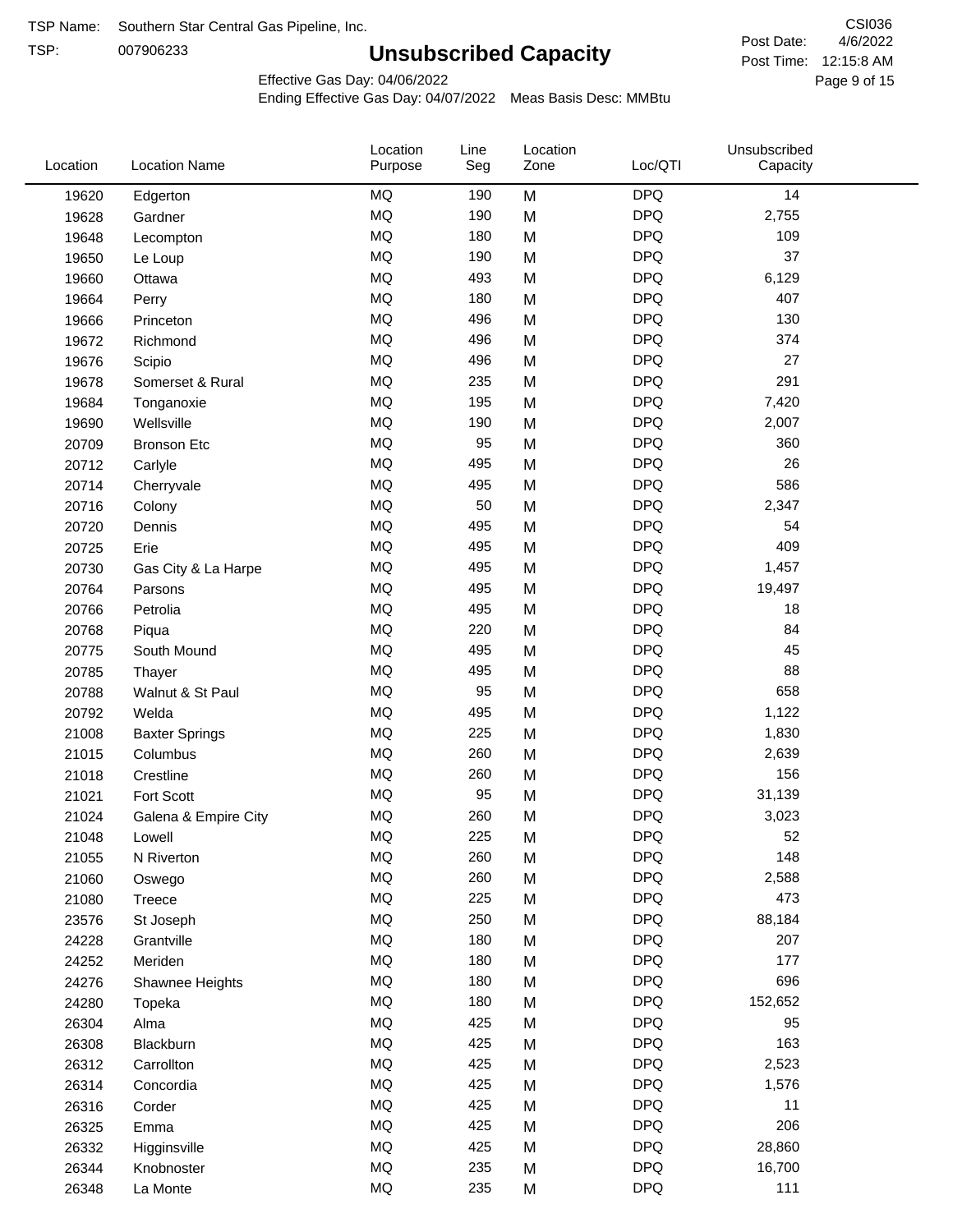TSP:

## **Unsubscribed Capacity**

4/6/2022 Page 10 of 15 Post Time: 12:15:8 AM CSI036 Post Date:

Unsubscribed

Effective Gas Day: 04/06/2022

Location

Ending Effective Gas Day: 04/07/2022 Meas Basis Desc: MMBtu

Line

Location

| Location | <b>Location Name</b>          | Purpose   | Seg | Zone      | Loc/QTI    | Capacity |  |
|----------|-------------------------------|-----------|-----|-----------|------------|----------|--|
| 26352    | Mt Leonard                    | <b>MQ</b> | 425 | M         | <b>DPQ</b> | 167      |  |
| 26356    | Norborne                      | MQ        | 425 | M         | <b>DPQ</b> | 1,901    |  |
| 26376    | Slater                        | MQ        | 425 | M         | <b>DPQ</b> | 471      |  |
| 26378    | <b>Sweet Springs</b>          | MQ        | 425 | M         | <b>DPQ</b> | 584      |  |
| 26392    | Warrensburg                   | <b>MQ</b> | 235 | M         | <b>DPQ</b> | 10,551   |  |
| 26394    | Waverly                       | <b>MQ</b> | 425 | M         | <b>DPQ</b> | 378      |  |
| 27015    | <b>Belle Plaine</b>           | MQ        | 333 | ${\sf P}$ | <b>DPQ</b> | 150      |  |
| 27020    | Bentley                       | MQ        | 120 | $\sf P$   | <b>DPQ</b> | 217      |  |
| 27035    | Derby                         | MQ        | 120 | ${\sf P}$ | <b>DPQ</b> | 7,759    |  |
| 27040    | Andover                       | <b>MQ</b> | 300 | M         | <b>DPQ</b> | 166      |  |
| 27050    | Haysville                     | MQ        | 120 | ${\sf P}$ | <b>DPQ</b> | 9,455    |  |
| 27060    | Mulvane                       | MQ        | 120 | ${\sf P}$ | <b>DPQ</b> | 9,778    |  |
| 27065    | Rose Hill                     | MQ        | 295 | $\sf P$   | <b>DPQ</b> | 5,386    |  |
| 27070    | Sedgwick                      | <b>MQ</b> | 120 | ${\sf P}$ | <b>DPQ</b> | 7,149    |  |
| 27080    | Udall                         | MQ        | 333 | ${\sf P}$ | <b>DPQ</b> | 538      |  |
| 27085    | <b>Valley Center</b>          | MQ        | 120 | ${\sf P}$ | <b>DPQ</b> | 51,875   |  |
| 27092    | Wichita                       | MQ        | 120 | ${\sf P}$ | <b>DPQ</b> | 259,947  |  |
| 29001    | Atchison                      | MQ        | 90  | M         | <b>DPQ</b> | 20,786   |  |
| 29002    | Emporia                       | <b>MQ</b> | 140 | M         | <b>DPQ</b> | 15,524   |  |
| 29003    | Leavenworth                   | MQ        | 195 | M         | <b>DPQ</b> | 14,939   |  |
| 29005    | Effingham                     | MQ        | 90  | M         | <b>DPQ</b> | 269      |  |
| 30804    | Abbyville                     | MQ        | 130 | $\sf P$   | <b>DPQ</b> | 195      |  |
| 34612    | Altamont                      | MQ        | 260 | M         | <b>DPQ</b> | 119      |  |
| 35013    | Americus                      | MQ        | 140 | M         | <b>DPQ</b> | 31       |  |
| 35515    | <b>ANR Alden</b>              | <b>MQ</b> | 490 | ${\sf P}$ | <b>DPQ</b> | 135,571  |  |
| 36918    | Argonia                       | MQ        | 120 | ${\sf P}$ | <b>DPQ</b> | 15       |  |
| 37100    | Wynona                        | MQ        | 334 | ${\sf P}$ | <b>DPQ</b> | 287      |  |
| 37118    | Hominy                        | <b>MQ</b> | 357 | P         | <b>DPQ</b> | 91       |  |
| 37172    | <b>Black Hills Hutchinson</b> | <b>MQ</b> | 130 | ${\sf P}$ | <b>DPQ</b> | 15,360   |  |
| 37175    | EGT Jane - Delivery           | MQ        | 423 | M         | <b>DPQ</b> | 216,201  |  |
| 38021    | Auburn                        | MQ        | 180 | M         | <b>DPQ</b> | 756      |  |
| 38522    | <b>Avant Utilities</b>        | MQ        | 357 | ${\sf P}$ | <b>DPQ</b> | 157      |  |
| 41709    | <b>Billings</b>               | $\sf{MQ}$ | 380 | Ρ         | <b>DPQ</b> | 2,032    |  |
| 42915    | Springfield                   | MQ        | 455 | M         | <b>DPQ</b> | 698,615  |  |
| 44021    | <b>Burlingame</b>             | $\sf{MQ}$ | 140 | M         | <b>DPQ</b> | 1,686    |  |
| 44121    | Alfalfa City Ok               | MQ        | 315 | ${\sf P}$ | <b>DPQ</b> | 394      |  |
| 45301    | Cassoday                      | MQ        | 140 | M         | <b>DPQ</b> | 0        |  |
| 46608    | Chanute                       | MQ        | 495 | M         | <b>DPQ</b> | 51,665   |  |
| 46809    | Florence                      | MQ        | 140 | M         | <b>DPQ</b> | 1,001    |  |
| 47412    | Cleveland                     | $\sf{MQ}$ | 357 | ${\sf P}$ | <b>DPQ</b> | 1,569    |  |
| 47641    | CIG Riner                     | MQ        | 490 | P         | <b>DPQ</b> | 62,965   |  |
| 48015    | Bourbon County, KS            | MQ        | 95  | M         | <b>DPQ</b> | 4,627    |  |
| 48301    | Copan                         | MQ        | 497 | ${\sf P}$ | <b>DPQ</b> | 358      |  |
| 55502    | Danville                      | MQ        | 120 | ${\sf P}$ | <b>DPQ</b> | 166      |  |
| 56601    | Denison                       | MQ        | 90  | M         | <b>DPQ</b> | 79       |  |
| 58518    | Drumright                     | MQ        | 390 | P         | <b>DPQ</b> | 4,485    |  |
| 60706    | Peckham                       | MQ        | 117 | M         | <b>DPQ</b> | 67       |  |
| 62810    | Black Hills - Enterprise TB   | MQ        | 130 | ${\sf P}$ | <b>DPQ</b> | 990      |  |
| 63919    | Eskridge                      | MQ        | 140 | M         | <b>DPQ</b> | 820      |  |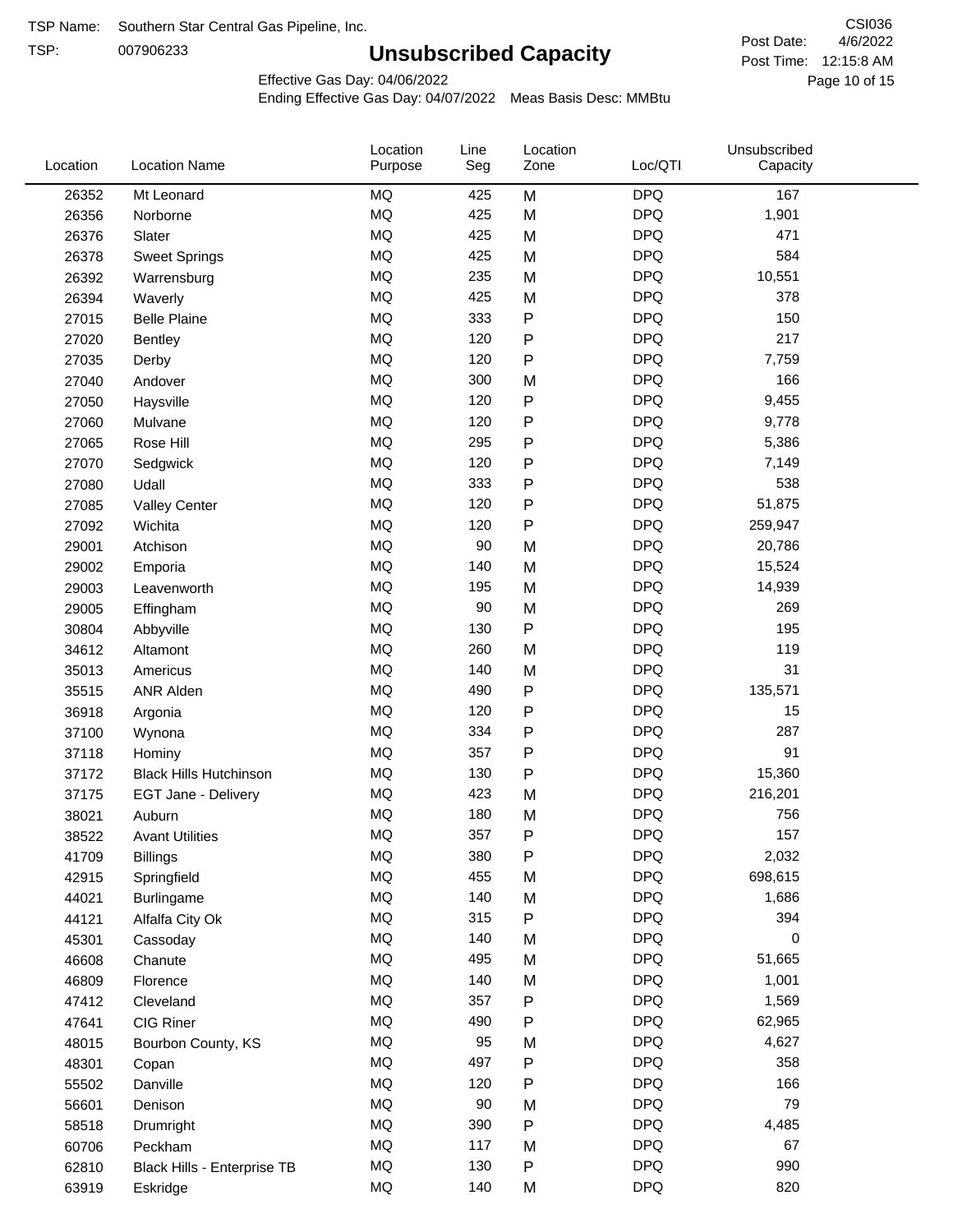TSP:

## **Unsubscribed Capacity**

4/6/2022 Page 11 of 15 Post Time: 12:15:8 AM CSI036 Post Date:

Unsubscribed

Effective Gas Day: 04/06/2022

Location

Ending Effective Gas Day: 04/07/2022 Meas Basis Desc: MMBtu

Line

Location

| Location | <b>Location Name</b>          | Purpose   | Seg | Zone         | Loc/QTI    | Capacity |  |
|----------|-------------------------------|-----------|-----|--------------|------------|----------|--|
| 68015    | Ford                          | <b>MQ</b> | 130 | ${\sf P}$    | <b>DPQ</b> | 424      |  |
| 68518    | Freedom                       | MQ        | 315 | P            | <b>DPQ</b> | 12       |  |
| 70408    | Garnett KS                    | MQ        | 496 | M            | <b>DPQ</b> | 15,099   |  |
| 70610    | Gate                          | MQ        | 315 | P            | <b>DPQ</b> | 63       |  |
| 74416    | Pocasset                      | <b>MQ</b> | 340 | P            | <b>DPQ</b> | 96       |  |
| 77118    | Granby                        | MQ        | 455 | M            | <b>DPQ</b> | 816      |  |
| 77308    | Bonner Springs Ks             | MQ        | 190 | M            | <b>DPQ</b> | 7,104    |  |
| 77512    | Eureka, Toronto & Neal        | MQ        | 140 | M            | <b>DPQ</b> | 2,306    |  |
| 77705    | Anthony                       | MQ        | 120 | ${\sf P}$    | <b>DPQ</b> | 26,858   |  |
| 80312    | Hamilton Ks                   | MQ        | 140 | M            | <b>DPQ</b> | 445      |  |
| 80515    | Atmos - Strong Cty &          | $\sf{MQ}$ | 140 | M            | <b>DPQ</b> | 27       |  |
| 83418    | Howard Ks                     | MQ        | 498 | M            | <b>DPQ</b> | 3,629    |  |
| 84021    | Humboldt Ks                   | MQ        | 495 | M            | <b>DPQ</b> | 4,390    |  |
| 86717    | Iola Ks                       | MQ        | 495 | M            | <b>DPQ</b> | 10,749   |  |
| 96108    | <b>Black Hills - Lawrence</b> | MQ        | 180 | M            | <b>DPQ</b> | 45,466   |  |
| 96912    | Kechi Ks                      | MQ        | 120 | $\mathsf{P}$ | <b>DPQ</b> | 150      |  |
| 97112    | Copeland                      | MQ        | 130 | $\mathsf{P}$ | <b>DPQ</b> | 15,628   |  |
| 102512   | Lebo                          | MQ        | 493 | M            | <b>DPQ</b> | 273      |  |
| 103101   | Lenapah                       | MQ        | 225 | M            | <b>DPQ</b> | 249      |  |
| 104615   | Liberal                       | MQ        | 260 | M            | <b>DPQ</b> | 204      |  |
| 108119   | Ochelata                      | MQ        | 357 | P            | <b>DPQ</b> | 168      |  |
| 108221   | Washington                    | MQ        | 497 | P            | <b>DPQ</b> | 395      |  |
| 110412   | McLouth                       | <b>MQ</b> | 170 | M            | <b>DPQ</b> | 113      |  |
| 110908   | Mannford                      | <b>MQ</b> | 357 | P            | <b>DPQ</b> | 456      |  |
| 113612   | Webb City, OK TB              | MQ        | 335 | P            | <b>DPQ</b> | 317      |  |
| 113713   | Osage City Ok                 | MQ        | 357 | P            | <b>DPQ</b> | 239      |  |
| 113812   | Clinton & Leeton              | <b>MQ</b> | 235 | M            | <b>DPQ</b> | 21,928   |  |
| 113852   | Marshall                      | <b>MQ</b> | 425 | M            | <b>DPQ</b> | 14,581   |  |
| 113856   | Nevada                        | MQ        | 95  | M            | <b>DPQ</b> | 9,333    |  |
| 113864   | <b>Platte City</b>            | MQ        | 250 | M            | <b>DPQ</b> | 2,890    |  |
| 113872   | Lexington-Richmond-Henrietta  | MQ        | 425 | M            | <b>DPQ</b> | 3,022    |  |
| 113876   | Sedalia                       | MQ        | 235 | M            | <b>DPQ</b> | 26,188   |  |
| 113880   | Tracy                         | $\sf{MQ}$ | 250 | M            | <b>DPQ</b> | 135      |  |
| 113892   | Weston                        | MQ        | 250 | M            | <b>DPQ</b> | 1,140    |  |
| 118121   | Mulberry                      | $\sf{MQ}$ | 260 | M            | <b>DPQ</b> | 239      |  |
| 118321   | Mulhall                       | MQ        | 400 | P            | <b>DPQ</b> | 150      |  |
| 120000   | Spire                         | MQ        | 235 | M            | <b>DPQ</b> | 13,115   |  |
| 121110   | Neodesha                      | MQ        | 495 | M            | <b>DPQ</b> | 6,410    |  |
| 121315   | Neosho Rapids                 | $\sf{MQ}$ | 493 | M            | <b>DPQ</b> | 289      |  |
| 121415   | <b>NGPL Barton</b>            | MQ        | 490 | Ρ            | <b>DPQ</b> | 184,224  |  |
| 121515   | <b>NGPL Ford</b>              | MQ        | 130 | P            | <b>DPQ</b> | 269,500  |  |
| 122715   | Afton-Fairland-Grove-Jay      | MQ        | 225 | M            | <b>DPQ</b> | 6,793    |  |
| 122915   | Norwich                       | MQ        | 120 | P            | <b>DPQ</b> | 124      |  |
| 125315   | Oilton                        | MQ        | 357 | P            | <b>DPQ</b> | 1,130    |  |
| 129311   | <b>ONG Harper County</b>      | MQ        | 315 | P            | <b>DPQ</b> | 7,083    |  |
| 129712   | Olivet                        | MQ        | 493 | M            | <b>DPQ</b> | 24       |  |
| 130001   | Orlando                       | MQ        | 400 | ${\sf P}$    | <b>DPQ</b> | 219      |  |
| 132018   | Oronogo                       | $\sf{MQ}$ | 450 | M            | <b>DPQ</b> | 256      |  |
| 132519   | Osage City Ks                 | $\sf{MQ}$ | 140 | M            | <b>DPQ</b> | 3,551    |  |
|          |                               |           |     |              |            |          |  |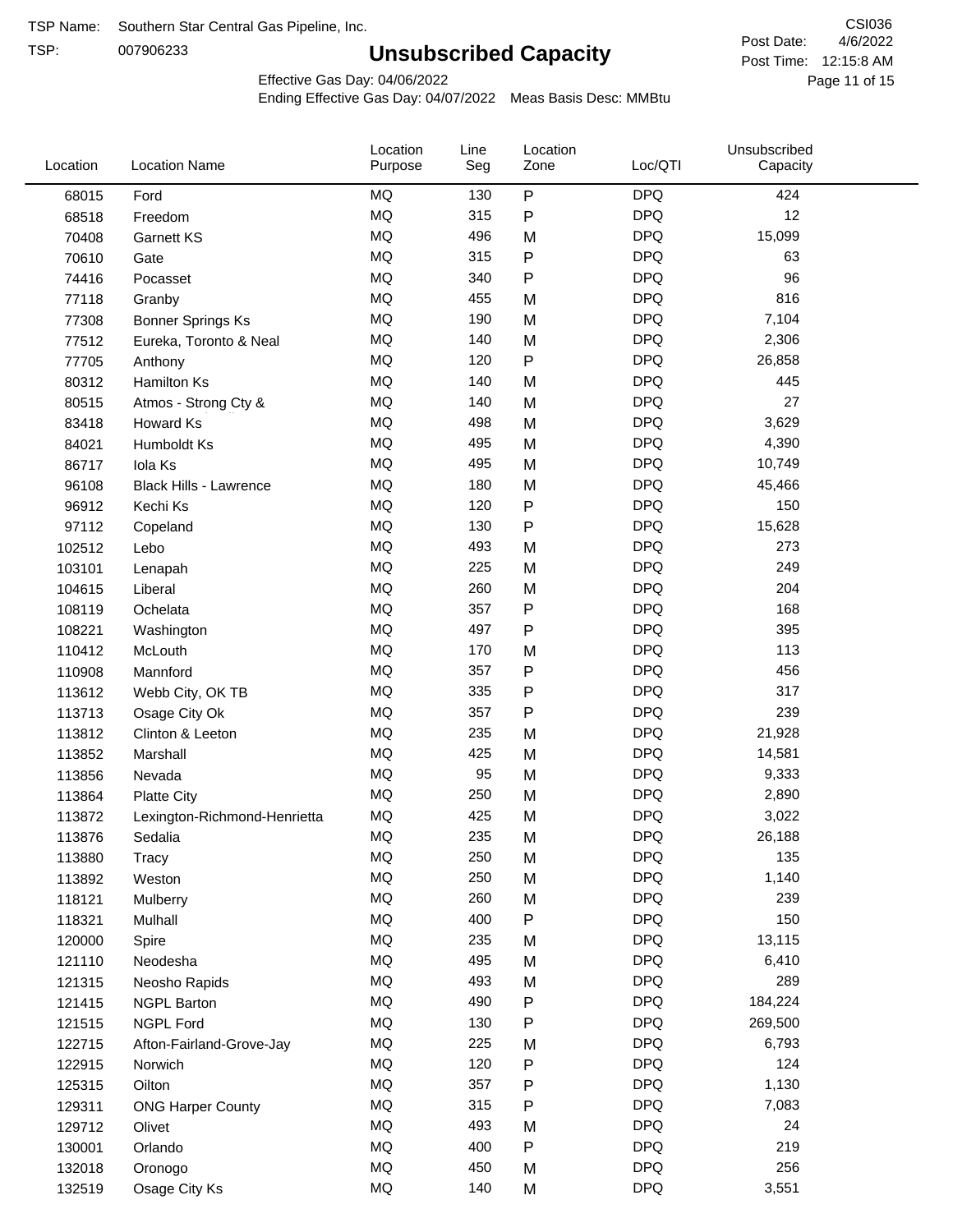TSP:

## **Unsubscribed Capacity**

4/6/2022 Page 12 of 15 Post Time: 12:15:8 AM CSI036 Post Date:

Effective Gas Day: 04/06/2022

| Location | <b>Location Name</b>             | Location<br>Purpose | Line<br>Seg | Location<br>Zone | Loc/QTI    | Unsubscribed<br>Capacity |  |
|----------|----------------------------------|---------------------|-------------|------------------|------------|--------------------------|--|
| 135533   | PEPL Princeton                   | <b>MQ</b>           | 496         | M                | <b>DPQ</b> | 106,178                  |  |
| 135808   | Partridge                        | MQ                  | 130         | ${\sf P}$        | <b>DPQ</b> | 134                      |  |
| 136701   | <b>Black Hills Reno</b>          | MQ                  | 130         | ${\sf P}$        | <b>DPQ</b> | 12,912                   |  |
| 137550   | <b>Black Hills South Wichita</b> | <b>MQ</b>           | 120         | P                | <b>DPQ</b> | 18,975                   |  |
| 139712   | Plattsburg                       | <b>MQ</b>           | 250         | M                | <b>DPQ</b> | 1,764                    |  |
| 145950   | Merino                           | <b>MQ</b>           | 490         | ${\sf P}$        | <b>DPQ</b> | 156                      |  |
| 150418   | Ramona                           | <b>MQ</b>           | 357         | $\mathsf{P}$     | <b>DPQ</b> | 396                      |  |
| 151525   | Reading                          | <b>MQ</b>           | 140         | M                | <b>DPQ</b> | 20                       |  |
| 154501   | Nelagoney                        | <b>MQ</b>           | 334         | P                | <b>DPQ</b> | 179                      |  |
| 157025   | Severy                           | <b>MQ</b>           | 498         | M                | <b>DPQ</b> | 142                      |  |
| 163100   | Superior                         | <b>MQ</b>           | 265         | M                | <b>DPQ</b> | 336                      |  |
| 164725   | Sylvia                           | MQ                  | 130         | ${\sf P}$        | <b>DPQ</b> | 141                      |  |
| 168112   | Transwestern Canadian - Del.     | <b>MQ</b>           | 458         | P                | <b>DPQ</b> | 230,000                  |  |
| 168612   | Chetopa & Rural                  | <b>MQ</b>           | 260         | M                | <b>DPQ</b> | 678                      |  |
| 168620   | Edna & Bartlett                  | <b>MQ</b>           | 260         | M                | <b>DPQ</b> | 248                      |  |
| 172812   | Conner Area                      | <b>MQ</b>           | 195         | M                | <b>DPQ</b> | 139                      |  |
| 172820   | Easton & Lowemont                | MQ                  | 195         | M                | <b>DPQ</b> | 223                      |  |
| 172822   | Savonburg & Elsmore              | MQ                  | 95          | M                | <b>DPQ</b> | 600                      |  |
| 172828   | <b>Fall River</b>                | <b>MQ</b>           | 498         | M                | <b>DPQ</b> | 378                      |  |
| 172832   | Galesburg                        | <b>MQ</b>           | 495         | M                | <b>DPQ</b> | 191                      |  |
| 172834   | Atmos Energy - Olathe            | MQ                  | 190         | M                | <b>DPQ</b> | 23,240                   |  |
| 172836   | Havana                           | <b>MQ</b>           | 117         | M                | <b>DPQ</b> | 54                       |  |
| 172838   | Hillsdale                        | <b>MQ</b>           | 235         | M                | <b>DPQ</b> | 202                      |  |
| 172844   | Jarbalo                          | <b>MQ</b>           | 170         | M                | <b>DPQ</b> | 146                      |  |
| 172848   | Kickapoo                         | <b>MQ</b>           | 250         | M                | <b>DPQ</b> | 241                      |  |
| 172855   | Liberty                          | MQ                  | 260         | M                | <b>DPQ</b> | 2,880                    |  |
| 172857   | Linwood                          | <b>MQ</b>           | 195         | M                | <b>DPQ</b> | 330                      |  |
| 172860   | Mc Cune                          | <b>MQ</b>           | 260         | M                | <b>DPQ</b> | 242                      |  |
| 172862   | Moorehead                        | <b>MQ</b>           | 495         | M                | <b>DPQ</b> | 32                       |  |
| 172864   | Moorehead Rural                  | MQ                  | 495         | M                | <b>DPQ</b> | 1,014                    |  |
| 172866   | Mound Valley                     | <b>MQ</b>           | 260         | M                | <b>DPQ</b> | 101                      |  |
| 172870   | Niotaze                          | MQ                  | 117         | M                | <b>DPQ</b> | 351                      |  |
| 172880   | <b>Pleasant Valley</b>           | MQ                  | 180         | M                | <b>DPQ</b> | 24                       |  |
| 172885   | Reno Area                        | MQ                  | 195         | M                | <b>DPQ</b> | 36                       |  |
| 172892   | Wyandotte                        | $\sf{MQ}$           | 190         | M                | <b>DPQ</b> | 10,018                   |  |
| 172944   | Coffeyville Area                 | MQ                  | 260         | M                | <b>DPQ</b> | 138,016                  |  |
| 173214   | Uniontown                        | MQ                  | 95          | M                | <b>DPQ</b> | 276                      |  |
| 176819   | Viola                            | MQ                  | 120         | ${\sf P}$        | <b>DPQ</b> | 120                      |  |
| 180311   | Wakita                           | MQ                  | 315         | P                | <b>DPQ</b> | 74                       |  |
| 181013   | Walton                           | MQ                  | 140         | M                | <b>DPQ</b> | 138                      |  |
| 181715   | Wann                             | MQ                  | 225         | M                | <b>DPQ</b> | 65                       |  |
| 223001   | Atchison Eng Defense Ind Plt     | MQ                  | 90          | M                | <b>DPQ</b> | 137                      |  |
| 224501   | <b>ICI Chemical Plant</b>        | $\sf{MQ}$           | 450         | M                | <b>DPQ</b> | 1,880                    |  |
| 225001   | Augusta Sewage Plant             | MQ                  | 295         | P                | <b>DPQ</b> | 63                       |  |
| 243501   | <b>Beech Aircraft Plant</b>      | MQ                  | 120         | ${\sf P}$        | <b>DPQ</b> | 5,725                    |  |
| 253001   | Roenbaugh Lease Irrigation       | MQ                  | 130         | P                | <b>DPQ</b> | 107                      |  |
| 266001   | Boeing No 2 Plant                | MQ                  | 120         | ${\sf P}$        | <b>DPQ</b> | 16,419                   |  |
| 274001   | Pleasant Valley Irr.             | MQ                  | 130         | P                | <b>DPQ</b> | 233                      |  |
| 285501   | <b>Buildex Haydite Plant</b>     | MQ                  | 250         | M                | <b>DPQ</b> | 8,075                    |  |
|          |                                  |                     |             |                  |            |                          |  |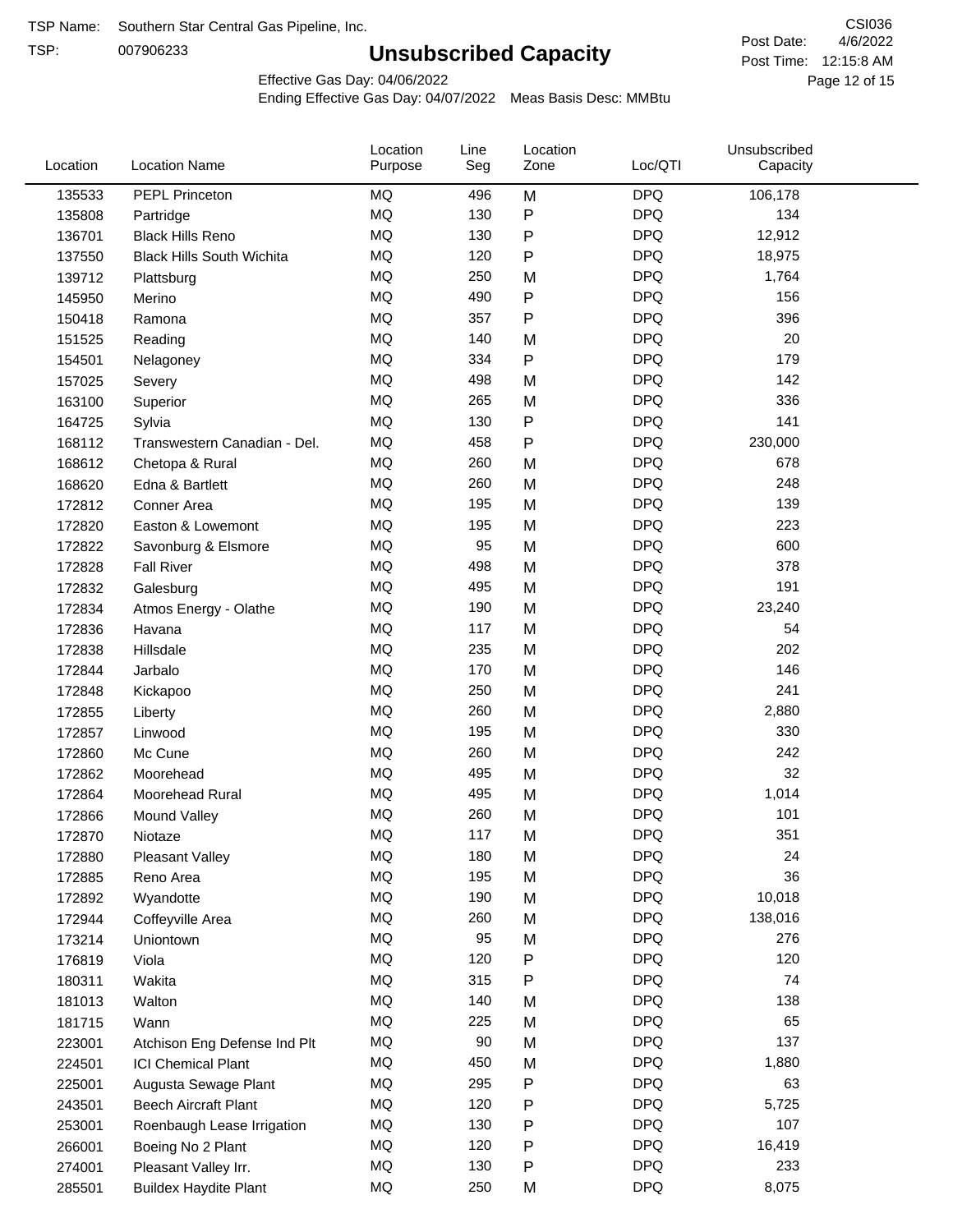TSP:

## **Unsubscribed Capacity**

4/6/2022 Page 13 of 15 Post Time: 12:15:8 AM CSI036 Post Date:

Effective Gas Day: 04/06/2022

| Location | <b>Location Name</b>            | Location<br>Purpose | Line<br>Seg | Location<br>Zone | Loc/QTI    | Unsubscribed<br>Capacity |  |
|----------|---------------------------------|---------------------|-------------|------------------|------------|--------------------------|--|
| 290301   | So Ks & Ok Rr Depot Store &     | MQ                  | 177         | M                | <b>DPQ</b> | $\overline{c}$           |  |
| 297501   | Cargill Salt                    | MQ                  | 315         | P                | <b>DPQ</b> | 639                      |  |
| 298001   | Carlson Prodts Mfg Plant        | MQ                  | 120         | Ρ                | <b>DPQ</b> | 185                      |  |
| 303701   | Central Plain Feedyard          | <b>MQ</b>           | 315         | Ρ                | <b>DPQ</b> | 151                      |  |
| 310001   | Church SW Irrigation            | MQ                  | 130         | Ρ                | <b>DPQ</b> | 60                       |  |
| 329401   | Phillips 66 Ponca City Refinery | MQ                  | 335         | Ρ                | <b>DPQ</b> | 10,000                   |  |
| 332501   | Lawrence Plt Atmos              | MQ                  | 195         | M                | <b>DPQ</b> | 64,427                   |  |
| 334101   | Copeland RE Irrigation          | MQ                  | 130         | P                | <b>DPQ</b> | 60                       |  |
| 354001   | Derstein Irrigation             | MQ                  | 130         | Ρ                | <b>DPQ</b> | 60                       |  |
| 355001   | Detrixhe S Irrigation           | MQ                  | 458         | Ρ                | <b>DPQ</b> | 66                       |  |
| 363001   | Wilroads Irrigation             | MQ                  | 130         | P                | <b>DPQ</b> | 534                      |  |
| 378501   | <b>Empire Riverton</b>          | MQ                  | 260         | M                | <b>DPQ</b> | 32,727                   |  |
| 378502   | <b>Empire Energy Center</b>     | MQ                  | 455         | M                | <b>DPQ</b> | 99,068                   |  |
| 378503   | <b>Empire Stateline South</b>   | MQ                  | 260         | M                | <b>DPQ</b> | 35,000                   |  |
| 378504   | <b>Empire Stateline North</b>   | MQ                  | 260         | M                | <b>DPQ</b> | 61,589                   |  |
| 383501   | <b>FMC Chemical Plant</b>       | MQ                  | 195         | M                | <b>DPQ</b> | 4,709                    |  |
| 385001   | Farley Machine Shop             | MQ                  | 45          | P                | <b>DPQ</b> | 61                       |  |
| 387001   | PCS Phosphate                   | MQ                  | 260         | M                | <b>DPQ</b> | 1,255                    |  |
| 388001   | Dodge City Plt Koch Nitrogen    | MQ                  | 130         | Ρ                | <b>DPQ</b> | 53,235                   |  |
| 411501   | Gaines FD Burkett Lease         | MQ                  | 140         | M                | <b>DPQ</b> | 262                      |  |
| 428601   | Glacier Mckee-Miller-Thrall-Ma  | MQ                  | 140         | M                | <b>DPQ</b> | 126                      |  |
| 433001   | Goodyear Topeka Tire Plant      | MQ                  | 180         | M                | <b>DPQ</b> | 5,724                    |  |
| 435501   | <b>Gospel Church Building</b>   | MQ                  | 195         | M                | <b>DPQ</b> | 2                        |  |
| 441300   | Kansas Hugoton                  | 7S                  | 130         | Ρ                | SGQ        | 54,555                   |  |
| 442350   | Sedalia @ Ottawa                | 7S                  | 235         | M                | SGQ        | 904                      |  |
| 442351   | Little Mo                       | 7S                  | 235         | M                | SGQ        | 0                        |  |
| 443150   | <b>Straight Blackwell</b>       | 7S                  | 315         | P                | SGQ        | 0                        |  |
| 443151   | Waynoka Lateral                 | 7S                  | 315         | Ρ                | SGQ        | 102,337                  |  |
| 443152   | Straight Blackwell @ Beaver     | 7S                  | 315         | P                | SGQ        | 47,725                   |  |
| 443800   | <b>Edmond Blackwell</b>         | 7S                  | 380         | Ρ                | SGQ        | 839                      |  |
| 443851   | LS385 Delivery Constraint       | 7S                  | 385         | Ρ                | SGQ        | 134,541                  |  |
| 444001   | West Edmond                     | 7S                  | 400         | Ρ                | SGQ        | 2,440                    |  |
| 444003   | South Maysville Delivery        | 7S                  | 400         | Ρ                | SGQ        | 105,412                  |  |
| 444550   | Saginaw CS Area Deliveries      | 7S                  | 455         | M                | SGQ        | 71,239                   |  |
| 444580   | Canadian Blackwell              | 7S                  | 458         | Ρ                | SGQ        | 0                        |  |
| 444581   | Canadian Blackwell @            | 7S                  | 458         | Ρ                | SGQ        | 118,611                  |  |
| 444582   | Canadian Blackwell @ Mutual     | 7S                  | 458         | Ρ                | SGQ        | 0                        |  |
| 444901   | Rawlins Hesston Delivery        | 7S                  | 490         | P                | SGQ        | 121,424                  |  |
| 444902   | <b>Riner Delivery</b>           | 7S                  | 490         | Ρ                | SGQ        | 184,693                  |  |
| 445538   | Montezuma CS                    | MV                  | 130         | Ρ                | <b>MLQ</b> | 56,201                   |  |
| 445569   | <b>Riner CS</b>                 | MV                  | 490         | P                | <b>MLQ</b> | 1,000                    |  |
| 445577   | Levant CS                       | MV                  | 490         | Ρ                | <b>MLQ</b> | 1,384                    |  |
| 449003   | Edmond CS w/o OK                | MV                  | 400         | P                | <b>MLQ</b> | 1,763                    |  |
| 462001   | <b>Heartland Cement Plant</b>   | MQ                  | 495         | M                | <b>DPQ</b> | 1,046                    |  |
| 465001   | Herzog Cont                     | MQ                  | 250         | M                | <b>DPQ</b> | 3,000                    |  |
| 495501   | Kanopolis Salt Plt Independent  | MQ                  | 265         | M                | <b>DPQ</b> | 61                       |  |
| 519501   | Richie/Ripley                   | MQ                  | 120         | Ρ                | <b>DPQ</b> | 448                      |  |
| 522502   | Lawrence Power Plt              | MQ                  | 180         | M                | <b>DPQ</b> | 138,069                  |  |
| 526001   | Ks Pen Boiler                   | MQ                  | 195         | M                | <b>DPQ</b> | 805                      |  |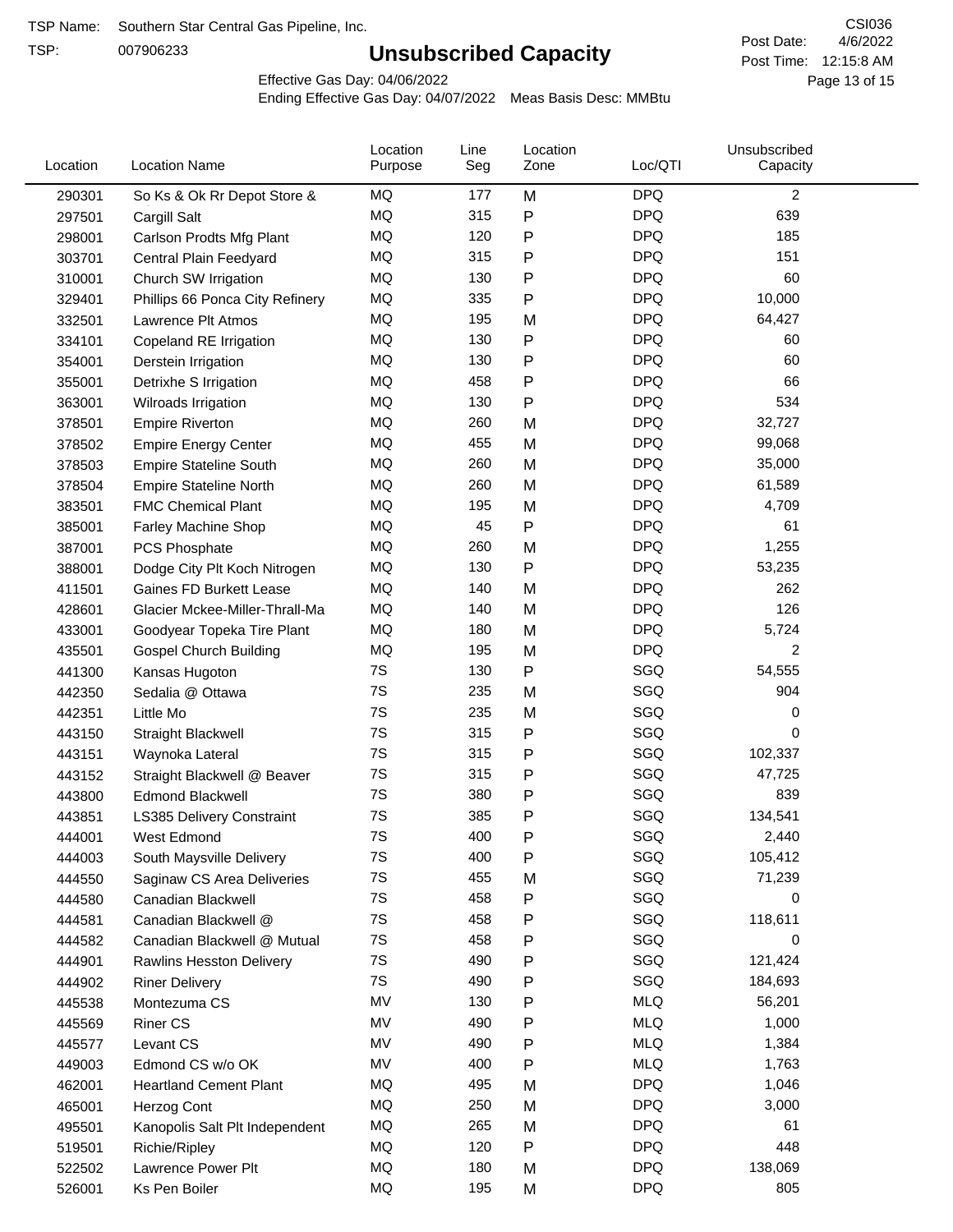TSP:

## **Unsubscribed Capacity**

4/6/2022 Page 14 of 15 Post Time: 12:15:8 AM CSI036 Post Date:

Effective Gas Day: 04/06/2022

| Location | <b>Location Name</b>                     | Location<br>Purpose | Line<br>Seg | Location<br>Zone | Loc/QTI    | Unsubscribed<br>Capacity |  |
|----------|------------------------------------------|---------------------|-------------|------------------|------------|--------------------------|--|
| 526201   | Ks Pen Kitchen                           | MQ                  | 195         | M                | <b>DPQ</b> | 626                      |  |
| 527502   | <b>Black Hills- Lawrence Service</b>     | <b>MQ</b>           | 195         | M                | <b>DPQ</b> | 46                       |  |
| 527701   | <b>Black Hills- Matfield Green</b>       | <b>MQ</b>           | 140         | M                | <b>DPQ</b> | 61                       |  |
| 527702   | <b>Black Hills- Towanda Service</b>      | <b>MQ</b>           | 300         | M                | <b>DPQ</b> | 48                       |  |
| 527704   | <b>Black Hills-Wellington</b>            | MQ                  | 333         | P                | <b>DPQ</b> | 48                       |  |
| 527705   | <b>Black Hills- Belle Plaine Service</b> | MQ                  | 333         | P                | <b>DPQ</b> | 84                       |  |
| 527706   | <b>Black Hills- S Wichita</b>            | MQ                  | 120         | P                | <b>DPQ</b> | 5                        |  |
| 541001   | Kimmi Lumber Sawmill                     | MQ                  | 90          | M                | <b>DPQ</b> | 137                      |  |
| 544101   | Knight Feedlot                           | <b>MQ</b>           | 265         | M                | <b>DPQ</b> | 138                      |  |
| 545801   | Jayhawk Chemical Plant                   | MQ                  | 260         | M                | <b>DPQ</b> | 2,313                    |  |
| 560001   | Leavenworth Co Shop Heating              | MQ                  | 195         | M                | <b>DPQ</b> | 10                       |  |
| 571001   | <b>Bunge Milling Grain Dryer</b>         | MQ                  | 90          | M                | <b>DPQ</b> | 2,354                    |  |
| 588701   | Lyons Wtr Pump Station                   | <b>MQ</b>           | 45          | P                | <b>DPQ</b> | 61                       |  |
| 592501   | <b>MEC Machine Shop</b>                  | MQ                  | 177         | M                | <b>DPQ</b> | 186                      |  |
| 620001   | Langdon Pump Station                     | MQ                  | 130         | P                | <b>DPQ</b> | 1,000                    |  |
| 630204   | Ralph Green Powerplant                   | MQ                  | 235         | M                | <b>DPQ</b> | 19,500                   |  |
| 633001   | Mo State School Higginsville             | MQ                  | 425         | M                | <b>DPQ</b> | 164                      |  |
| 640001   | Monarch Humboldt Cem Plt                 | MQ                  | 495         | M                | <b>DPQ</b> | 8,127                    |  |
| 654101   | Mull Farms Irrigation                    | MQ                  | 130         | P                | <b>DPQ</b> | 186                      |  |
| 707001   | Oxford Alfala Dehy Plant                 | MQ                  | 333         | P                | <b>DPQ</b> | 647                      |  |
| 709501   | <b>ONEOK Hutchinson Frac Plt</b>         | MQ                  | 130         | P                | <b>DPQ</b> | 11,186                   |  |
| 719001   | Petrolite Wax Refinery                   | <b>MQ</b>           | 357         | Ρ                | <b>DPQ</b> | 4,930                    |  |
| 720001   | Woolaroc Lodge Phillips F                | MQ                  | 357         | Ρ                | <b>DPQ</b> | 168                      |  |
| 725001   | Harrisonville Prod Phillips Pp           | MQ                  | 235         | M                | <b>DPQ</b> | 1,414                    |  |
| 725602   | Wichita Pump Sta Phillips Ppl            | MQ                  | 120         | P                | <b>DPQ</b> | 641                      |  |
| 731001   | Pines Int'l Dehy Plant                   | MQ                  | 195         | M                | <b>DPQ</b> | 273                      |  |
| 739001   | Danny D. & Susan J. Post                 | MQ                  | 130         | P                | <b>DPQ</b> | 60                       |  |
| 753501   | Quivira Country Club House               | MQ                  | 190         | M                | <b>DPQ</b> | 121                      |  |
| 753701   | <b>ONEOK Medford</b>                     | MQ                  | 458         | P                | <b>DPQ</b> | 44,700                   |  |
| 813001   | Wineteer School 260                      | MQ                  | 295         | Ρ                | <b>DPQ</b> | 203                      |  |
| 813401   | Grant School 497                         | MQ                  | 195         | M                | <b>DPQ</b> | 45                       |  |
| 815401   | Minneha Grade School 259                 | MQ                  | 120         | Ρ                | <b>DPQ</b> | 185                      |  |
| 846001   | Smith D Irrigation                       | MQ                  | 265         | M                | <b>DPQ</b> | 61                       |  |
| 850001   | Snook M Irrigation                       | MQ                  | 130         | P                | <b>DPQ</b> | 44                       |  |
| 865001   | Southwest Elect Mfg Plant                | MQ                  | 400         | Ρ                | <b>DPQ</b> | 394                      |  |
| 875001   | Stahl Spec Aluminum Alloy                | MQ                  | 235         | M                | <b>DPQ</b> | 4,936                    |  |
| 877001   | St Dept Boys Indust School               | MQ                  | 180         | M                | <b>DPQ</b> | 407                      |  |
| 910001   | <b>Total Ark City Oil Refinery</b>       | MQ                  | 333         | M                | <b>DPQ</b> | 203                      |  |
| 926501   | <b>Urschel DR Irrigation</b>             | MQ                  | 458         | P                | <b>DPQ</b> | 256                      |  |
| 928001   | Mcconnell Air Force Base                 | MQ                  | 295         | P                | <b>DPQ</b> | 7,803                    |  |
| 929201   | Ft. Leavenworth Army Base                | MQ                  | 250         | M                | <b>DPQ</b> | 18,888                   |  |
| 932001   | Leavenworth Penitentiary                 | MQ                  | 250         | M                | <b>DPQ</b> | 3,206                    |  |
| 934201   | Va Admin Center                          | MQ                  | 195         | M                | <b>DPQ</b> | 6,827                    |  |
| 962001   | Sunflower Electric - Judson              | MQ                  | 130         | P                | <b>DPQ</b> | 70,924                   |  |
| 990001   | Yost LM Irrigation                       | MQ                  | 265         | M                | <b>DPQ</b> | 61                       |  |
| 999000   | PMI - Prod to Mkt Interface              | MQ                  | 909         | P                | <b>DPQ</b> | 0                        |  |
| 999000   | PMI - Prod to Mkt Interface              | M2                  | 909         | M                | <b>RPQ</b> | 0                        |  |
| 999001   | Rawlins-Hesston P/M Interface            | MQ                  | 490         | P                | <b>DPQ</b> | 180,938                  |  |
| 999001   | Rawlins-Hesston P/M Interface            | M <sub>2</sub>      | 490         | M                | <b>RPQ</b> | 180,938                  |  |
|          |                                          |                     |             |                  |            |                          |  |